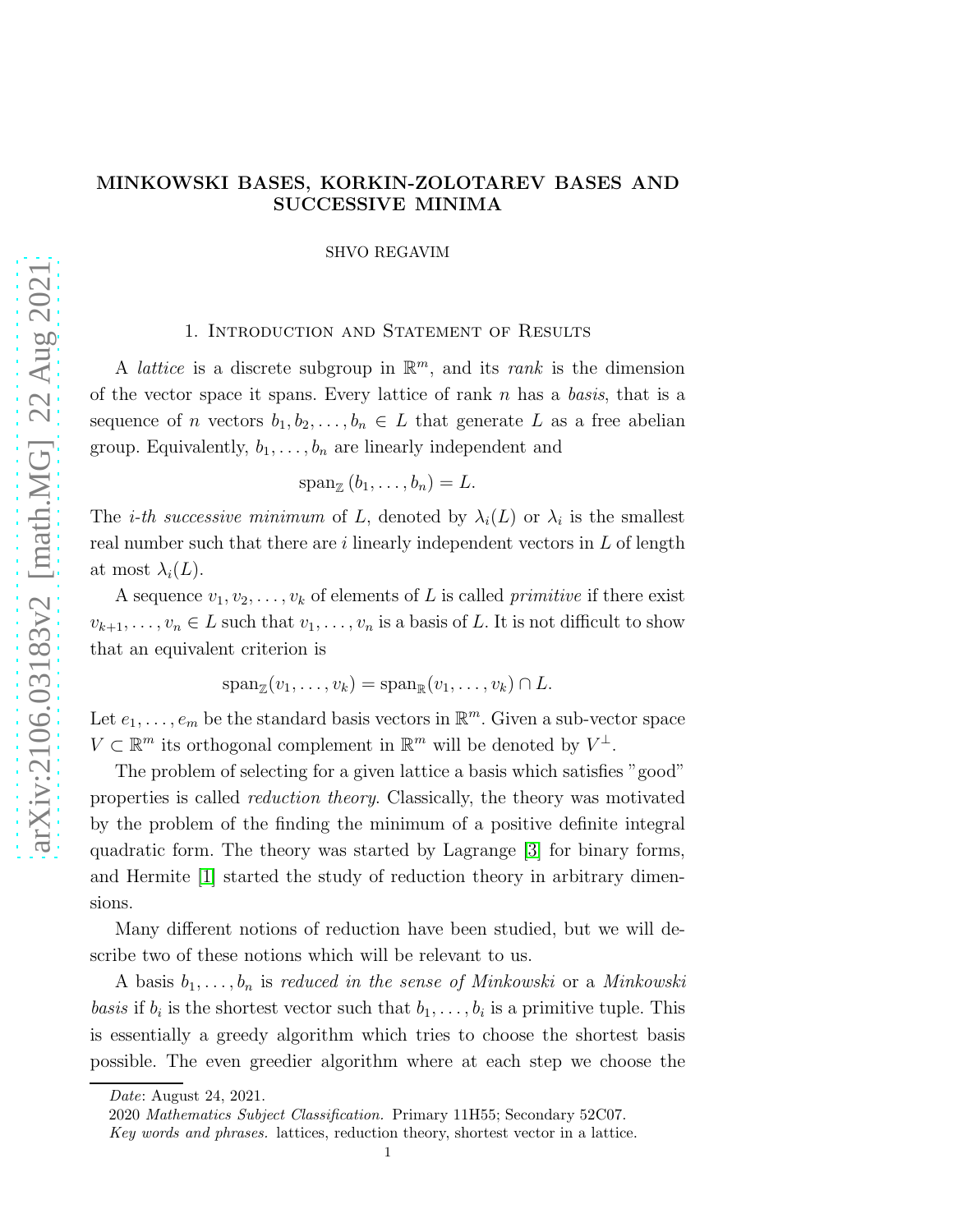shortest vector  $b_i$  such that  $b_1, \ldots, b_i$  are linearly independent unfortunately does not always work. For example, take the lattice

$$
D_5^* = \text{span}_{\mathbb{Z}}\left(e_1, e_2, e_3, e_4, \frac{e_1 + e_2 + e_3 + e_4 + e_5}{2}\right)
$$

which is the dual of the root lattice  $D_5$ . All vectors in  $D_5^*$  are of length at least 1, and  $e_1, e_2, e_3, e_4, e_5$  is a sequence of linearly independent vectors of minimal length, however they do not form a basis as  $\frac{e_1+e_2+e_3+e_4+e_5}{2}$  is not an integral linear combination of them.

A basis  $b_1, \ldots, b_n$  is reduced in the sense of Korkin-Zolotarev or a Korkin-Zolotarev basis if for all i,  $b_i$  is the shortest vector in L among those that minimize  $\|\pi(b_i)\|$  among vectors  $b_i \in L$ ,  $b_i \notin \text{span}_{\mathbb{R}} (b_1, \ldots, b_{i-1}),$  where  $\pi$ is the orthogonal projection on span<sub>R</sub>  $(b_1, \ldots, b_{i-1})^{\perp}$ .

In both the Minkowski reduction and the Korkin-Zolotarev reduction there is the question of what to do in the case of ties, and indeed this will occur in the examples we will give later. The answer is just to choose one of the vectors at random. However, at least in our context we may just perturb the lattice slightly to ensure that the only tie possible is between v and  $-v$ for some vector v, and then the Minkowski and Korkin-Zolotarev bases are unique up to signs.

From now on we will always let  $v_1, \ldots, v_n$  and  $u_1, \ldots, u_n$  denote the Minkowski and Korkin-Zolotarev bases respectively. Van der Waerden [6] showed that

$$
||v_i||^2 \leq \Delta_i \lambda_i^2
$$
 with  $\Delta_i = \max \left\{ 1, \left( \frac{5}{4} \right)^{i-4} \right\}.$ 

In [\[5,](#page-20-2) p. 22-23] Schürmann conjectures that for  $i \geq 4$ 

$$
||v_i||^2 \le \frac{i}{4}\lambda_i^2
$$

which is a significant strengthening of van der Waerden's bound, replacing an exponential factor with a linear one. The lattice

$$
D_n^* = \operatorname{span}_{\mathbb{Z}}\left(e_1, \ldots, e_{n-1}, \frac{e_1 + \cdots + e_n}{2}\right)
$$

which is the dual of the root lattice  $D_n$  shows that the above conjecture, if correct, is tight.

We will give some improvements on van der Waerden's bound for  $v_k$ , which were previously the best known bounds. In particular we show that Schürmann's conjecture mentioned above is true for  $i = 6, 7$ , that is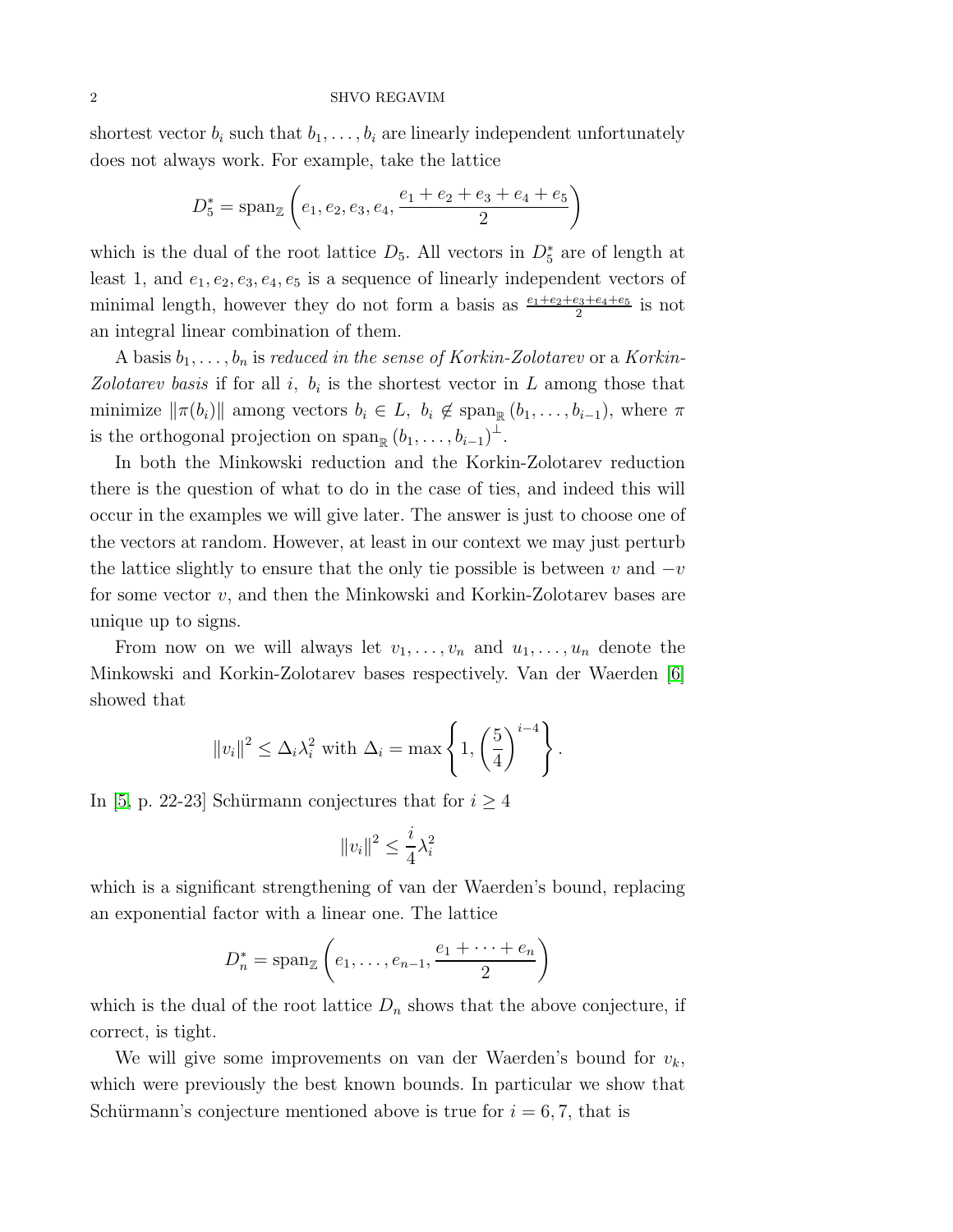<span id="page-2-0"></span>**Theorem 1.1.** For any lattice L, and for  $k = 6, 7$  we have

$$
||v_k||^2 \le \frac{k}{4}\lambda_k^2.
$$

Furthermore, equality occurs if and only if

$$
\operatorname{span}_{\mathbb{Z}}(v_1,\ldots,v_k)
$$

is similar to  $D_k^*$  for  $k = 6, 7$  respectively.

Martinet [\[4\]](#page-20-3) has shown that for  $n \leq 8$ , any basis  $w_1, w_2, \ldots, w_n$  of L satisfies the inequality

$$
\prod_{k=1}^n \frac{\|w_k\|^2}{\lambda_k^2} \le \frac{n}{4}
$$

with equality possible only when L is similar to  $D_n^*$ . In particular, this shows that for  $n \leq 8$ 

$$
||v_n||^2 \le \frac{n}{4}\lambda_n^2.
$$

Notice that this does not directly imply Theorem [1.1,](#page-2-0) as in our theorem there is no dependence on the dimension. The approach in [\[4\]](#page-20-3) is very different from ours, and involves deformation arguments as well as Watson's index theory.

As we describe in the proof of Theorem [1.1,](#page-2-0) from this we can deduce a minor improvement to the bound in general:

<span id="page-2-1"></span>**Corollary 1.2.** For all  $k \geq 8$  we have

$$
||v_k||^2 \le \frac{608}{625} \left(\frac{5}{4}\right)^{k-4} \lambda_k^2.
$$

 $\frac{608}{625} = 0.9728.$ 

It seems that to get a significantly better bound a more refined technique is required.

In the other direction, since by definition  $||v_1|| \leq ||v_2|| \leq \cdots \leq ||v_n||$  and  $v_1, \ldots, v_i$  are linearly independent, we have

$$
||v_i||^2 \geq \lambda_i^2.
$$

In fact, we have an even better lower bound. Let  $\overline{\lambda_i}(L)$  or  $\overline{\lambda_i}$  be the smallest real number such that there exist a primitive sequence of vectors  $b_1, \ldots, b_i$ all of which are of length at most  $\lambda_i$ . As  $v_1, \ldots, v_i$  are primitive, then

$$
||v_i||^2 \ge \overline{\lambda_i}^2.
$$

Clearly  $\lambda_i \geq \lambda_i$ , so this is a better bound than before, and equality does not necessarily hold, as the example of  $D_5^*$  shows where  $\lambda_5 = 1$ ,  $||v_5|| = \overline{\lambda_5} = \frac{5}{4}$  $\frac{5}{4}$ . In a recent course on Geometry of Numbers [\[7\]](#page-20-4) the question was raised to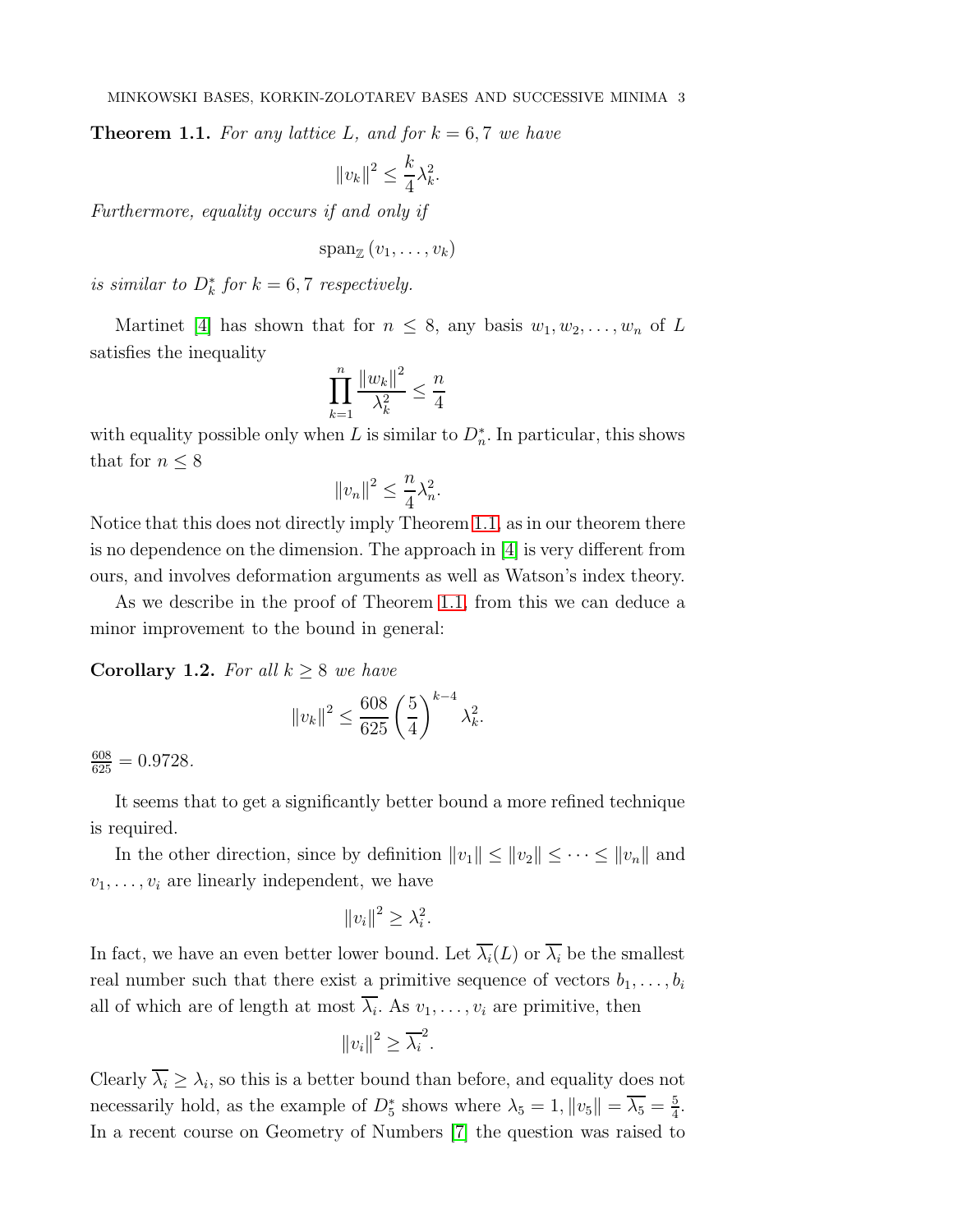find a lattice L such that  $||v_n|| > \overline{\lambda_n}$ . Given a basis  $b_1, \ldots, b_n$  of L, let us call it a shortest basis of L if

$$
\max\left\{\|b_1\|,\ldots,\|b_n\|\right\}=\overline{\lambda_n}
$$

that is the basis  $b_1, \ldots, b_n$  minimizes the maximum length of an element in the basis. In this terminology, the question is to find a lattice  $L$  where the Minkowski basis is not a shortest basis of L. We will show an even stronger statement:

<span id="page-3-0"></span>Theorem 1.3. There exists a lattice L such that

$$
||v_n|| > \max{||u_1||, ..., ||u_n||} = \overline{\lambda_n}.
$$

This answers a question of Schürmann (personal communication) of whether the longest vector in the Minkowski reduction can be longer than the longest vector in the Korkin-Zolotarev reduction.

Schürmann [\[5,](#page-20-2) p. 23] compares the conjecture  $||v_k||^2 \le \frac{k}{4}$  $\frac{k}{4}\lambda_k^2$  to the corresponding known bounds on the Korkin-Zolotarev basis

$$
\frac{4}{i+3}\lambda_i^2 \le ||u_i||^2 \le \frac{i+3}{4}\lambda_i^2
$$

which were proven by Lagarias, Lenstra and Schnorr [\[2\]](#page-20-5). Of course, if one could show an inequality of the form

 $||v_i||^2 \leq C \max \{||u_1||^2, \ldots, ||u_i||^2\}$ 

for some constant C then this would show that  $||v_i||^2 \leq \frac{C(i+3)}{4}$  $\frac{(k+3)}{4}\lambda_i^2$  which is up to a constant the conjectured asymptotic behaviour. However, this is not the case. In fact,

<span id="page-3-1"></span>**Theorem 1.4.** There exist a sequence of lattices  $(L_i)_{i=1}^{\infty}$  of ranks  $a_i \uparrow \infty$ such that

$$
||v_{a_i}(L_i)||^2 \ge \frac{c \cdot a_i^{\frac{1}{3}}}{\log^{\frac{2}{3}} a_i} \max \{ ||u_1(L_i)||^2, \dots, ||u_{a_i}(L_i)||^2 \}
$$

for some absolute constant  $c > 0$ .

This is of course a generalization of [1.3.](#page-3-0) In particular, the best upper bound on  $||v_k||^2$  one can hope to get by directly comparing it to  $||u_k||^2$  is approximately  $k^{\frac{4}{3}}$ .

The smallest example for [1.3](#page-3-0) we construct in this paper is 14-dimensional, and it is easy to adjust it to get a 12-dimensional lattice by replacing  $\frac{e_1+e_6+\cdots+e_{14}}{3}$  with  $\frac{e_1+e_4+e_5+\cdots+e_{12}}{3}$ . It would be interesting to know what is the smallest dimension a lattice can have such that  $||v_n|| > \overline{\lambda_n}$ .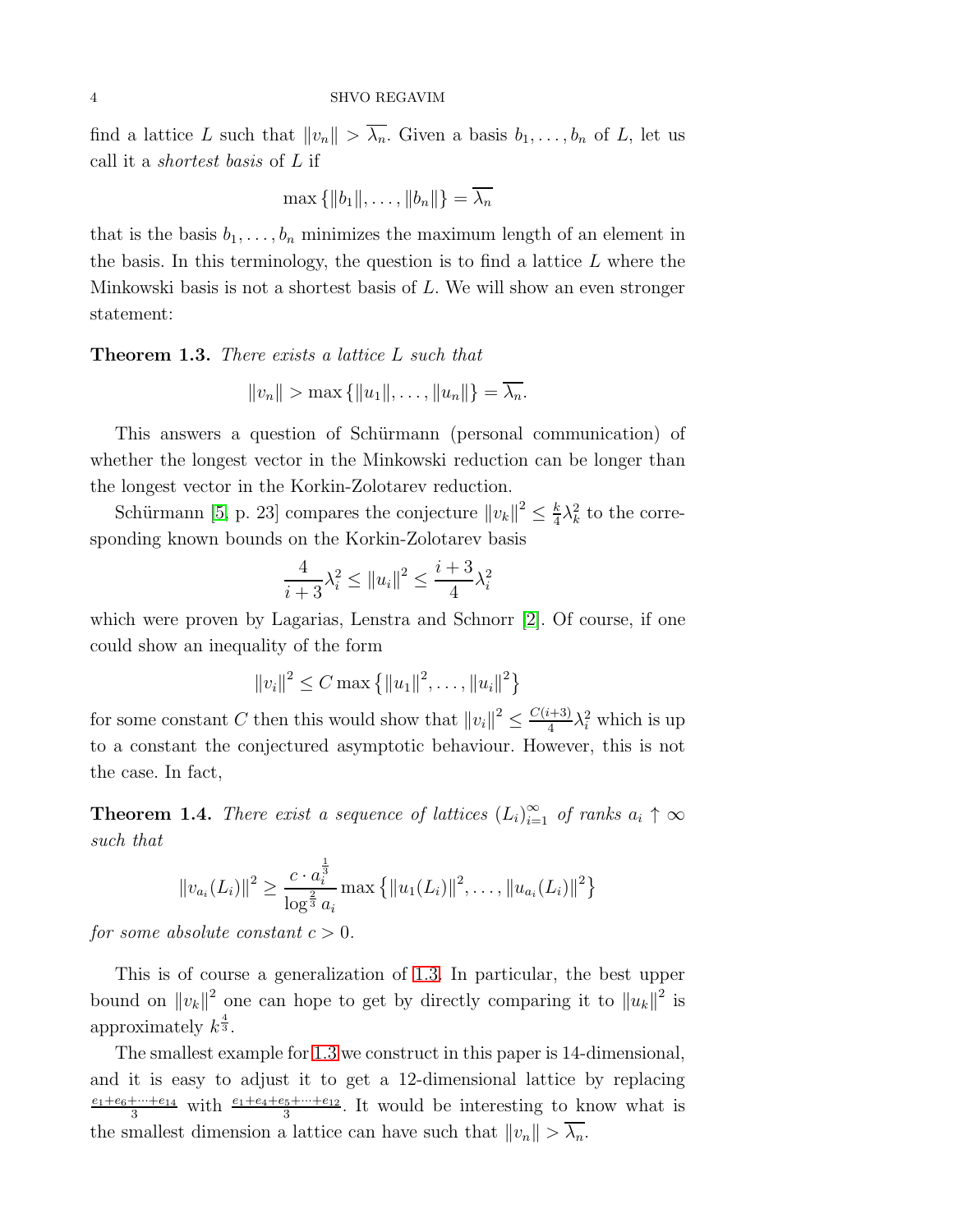In an appendix which is joint with Lior Hadassi, we construct a lattice with a rather striking property.

<span id="page-4-1"></span>**Theorem 1.5.** There exists a 43-dimensional lattice  $L$ , such that any basis  $b_1, \ldots, b_{43}$  of L which contains the shortest vector in the lattice is not the shortest basis, that is

 $\max \{ ||b_1||, \ldots, ||b_{43}|| \} > \overline{\lambda_{43}}.$ 

This is another generalization of Theorem [1.3,](#page-3-0) because for this lattice L not only does the "greedy algorithm" not produce the shortest basis, but any algorithm which at the first step takes the shortest vector in the lattice, does not produce the shortest basis. For example, in this lattice we have that

 $\max \{||u_1||, \ldots, ||u_{43}||\} > \overline{\lambda_{43}}.$ 

The lattice is constructed explicitly using a projective plane over a finite field, but the verification that it satisfies the above property was done with Sage.

# 2. Proof of Theorem [1.1](#page-2-0)

For the rest of this section, let  $w_1, \ldots, w_n \in L$  be a sequence of n linearly independent vectors in L such that  $||w_i|| = \lambda_i$ , and let  $W_i$  $span_{\mathbb{Z}}(w_1,\ldots,w_i)$ . For W a subset of  $\mathbb{R}^n$ , let  $P_W$  :  $\mathbb{R}^n \to \mathbb{R}^n$  denote the projection on span<sub>R</sub>  $(W)$ . We will only use  $P_W$  for lattices and linear subspaces. Recall that  $v_1, \ldots, v_n$  is the Minkowski basis of L, and let  $V_i = \mathrm{span}_{\mathbb{Z}}(v_1, \ldots, v_i).$ 

First, we will prove a lemma which does not seem to be written explicitly in the literature, but the general principle has been used by van der Waerden [6] and Lagarias, Lenstra and Schnorr [\[2\]](#page-20-5) among others. To shorten our notation, let us say that  $L'$  is a *primitive sublattice* of  $L$  if there exist linearly independent vectors  $v_1, \ldots, v_k \in L \setminus L'$  such that  $\text{span}_{\mathbb{Z}}(v_1, \ldots, v_k, L') = L$ . Equivalently, one can complete a basis of  $L'$  to a basis of  $L$ .

<span id="page-4-0"></span>**Lemma 2.1.** Let  $L_1$  be an n-dimensional lattice, and  $L_2 \subset L_1$  a primitive k-dimensional sublattice. Let  $y_1, \ldots, y_k \in L_2$  be a sequence of k linearly independent vectors, and let  $b_1, \ldots, b_k$  be their Gram-Schmidt orthogonalization. Let  $B_i = \operatorname{span}_R (b_1, \ldots, b_{i-1}, b_{i+1}, \ldots, b_k)$  for  $i = 1, \ldots, k$ . Then there exists a vector  $y \in L$  such that  $\text{span}_{\mathbb{Z}}(L_2, y)$  is a primitive sublattice of  $L_2$ such that

$$
||y||^{2} \leq \max \left\{ \lambda_{k+1}^{2}, \frac{\sum_{i=1}^{k} ||P_{B_{i}}(y_{i})||^{2} + \lambda_{k+1}^{2}}{4} \right\}.
$$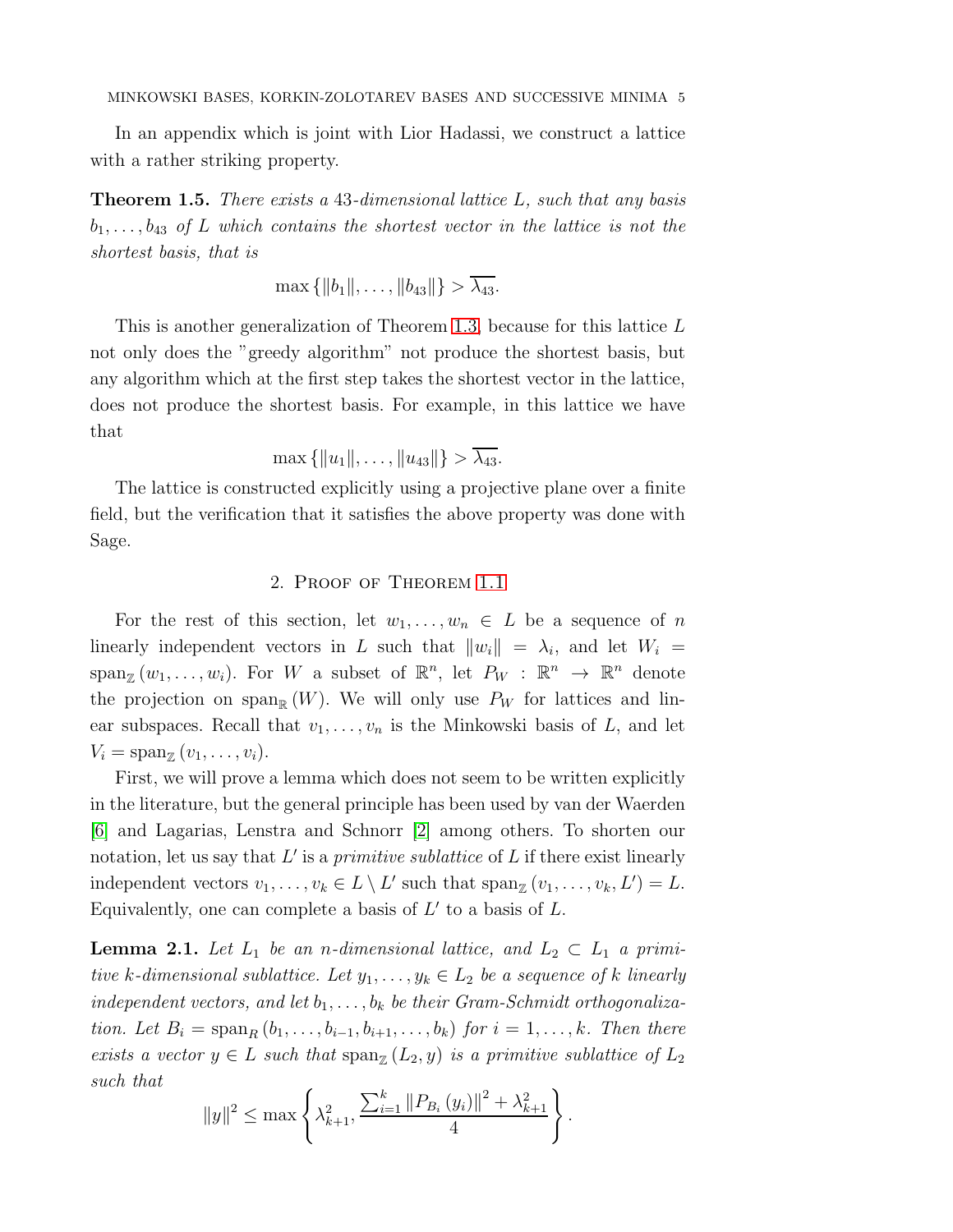It is easier to understand the lemma in the case where  $b_i = e_i$ , or equivalently  $y_i \in \text{span}_{\mathbb{Z}}(e_1, \ldots, e_i)$  which we can assume is the case after applying an orthogonal transformation. Then we can write for all  $1 \leq i \leq k$ ,

$$
y_i = \sum_{j=1}^i y_{i,j} e_j
$$

and our claim is that there exists a vector  $y \in L$  such that  $\text{span}_{\mathbb{Z}}(L_2, y)$  is a primitive sublattice of  $L_2$  of squared length at most

$$
\max \left\{ \lambda_{k+1}^2, \frac{\sum_{i=1}^k y_{i,i}^2 + \lambda_{k+1}^2}{4} \right\}.
$$

We will prove this lemma, and then show some applications of it. Take a vector  $y_0 \in L_1 \setminus L_2$  of length at most  $\lambda_{k+1}$ . If  $\text{span}_{\mathbb{Z}}(L_2, y_0)$  is a primitive sublattice of  $L_1$ , then  $y = y_0$  and we are done. Otherwise,  $P_{L_2^{\perp}}(y_0)$  is not a primitive vector in  $P_{L_2^{\perp}}(L_1)$ . Therefore, the shortest projection on  $Y_k$  is of length at most  $\frac{\left\| P_{L_2^{\perp}}(y_0) \right\|}{2}.$ 

Take a vector y with a shortest nonzero projection on  $L_2^{\perp}$ . By subtracting an appropriate multiple of  $y_k$  we can assume that the  $e_k$  coordinate of y is at most  $\frac{|y_{k,k}|}{2}$  in absolute value. Then, by subtracting the appropriate multiple of  $y_{k-1}$  we can assume that the  $e_{k-1}$  of y is at most  $\frac{|y_{k-1,k-1}|}{2}$  and so on. Therefore, writing

$$
y = \sum_{i=1}^{k} [y]_i e_i + w
$$

where  $w = P_{L_2^{\perp}}(y)$ , we have

$$
||y||^{2} = \sum_{i=1}^{k} [y]_{i}^{2} + ||w||^{2} \le \sum_{i=1}^{k} \frac{y_{i,i}^{2}}{4} + \frac{||P_{L_{2}^{\perp}}(y_{0})||^{2}}{4} \le \frac{\sum_{i=1}^{k} y_{i,i}^{2} + \lambda_{k+1}^{2}}{4}
$$

which completes the proof of the lemma.  $\square$ 

Van der Waerden essentially used this lemma with  $y_i = v_i$  for  $i =$  $1, 2, \ldots, k$  and bounded inductively  $v_{i,i}^2 \le ||v_i||^2 \le \Delta_i \lambda_i^2$  to get

$$
||v_{k+1}||^2 \le \max\left\{1, \frac{\sum_{i=1}^k \Delta_i + 1}{4}\right\} \lambda_{k+1}^2.
$$

Now it is a simply a matter of checking that  $\Delta_k = \max\left\{1, \left(\frac{5}{4}\right)\right\}$  $\left\{\frac{5}{4}\right\}$  satisfies the recurrence relation

$$
\Delta_{k+1} = \max\left\{1, \frac{\sum_{i=1}^{k} \Delta_i + 1}{4}\right\}.
$$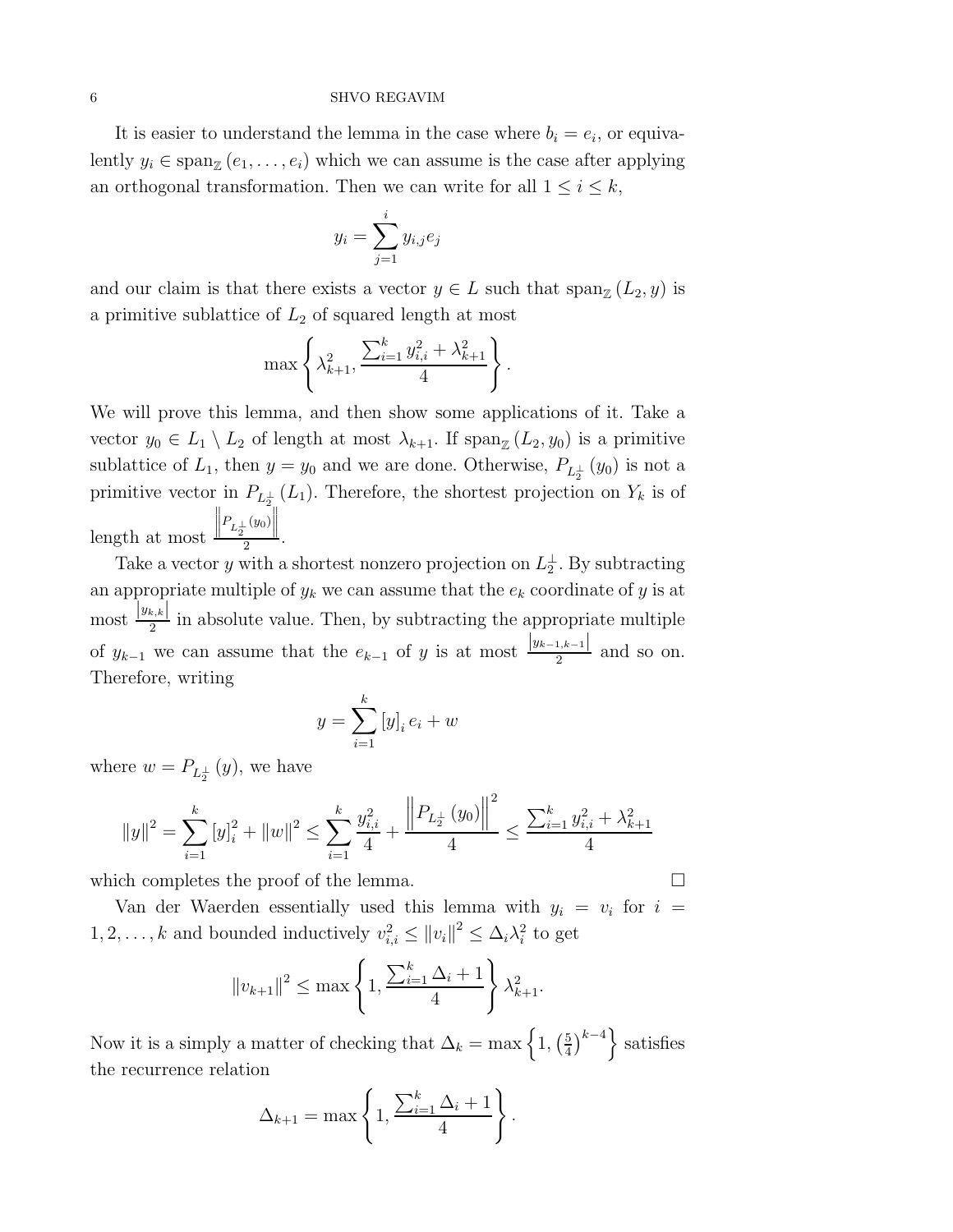As we can see from this bound, any improvement on  $\Delta_j$  for some j gives us the kind of savings in Corollary [1.2.](#page-2-1) Explicitly, suppose that for some  $j$  we showed that

$$
\Delta_j \le \left(\frac{5}{4}\right)^{j-4} - c
$$

Then applying the above argument,

$$
\Delta_{j+1} \le \left(\frac{5}{4}\right)^{j-3} - \frac{c}{4}, \ \Delta_{j+2} \le \left(\frac{5}{4}\right)^{j-2} - \frac{5c}{16}, \dots
$$

In general we get that

$$
\Delta_{j+k} \le \left(\frac{5}{4}\right)^{j+k-4} - a_k
$$

where  $a_k$  satisfies the recurrence relation

$$
a_0 = c, \ a_k = \frac{\sum_{i=0}^{k-1} a_i}{4}.
$$

It is easy to check that for all  $k > 0$  we have  $a_k = c \cdot \frac{5^{k-1}}{4^k}$  $\frac{k-1}{4^k}$  which means that we our bound is

$$
\Delta_{j+k} \le \left(1 - c \cdot \frac{4^{j-4}}{5^{j-3}}\right) \cdot \left(\frac{5}{4}\right)^{j+k-4}.
$$

Substituting our improved bounds  $\Delta_6 = \frac{6}{4}$  $\frac{6}{4}$ ,  $\Delta_7 = \frac{7}{4}$  we find that

$$
\Delta_k \le \frac{608}{625} \cdot \left(\frac{5}{4}\right)^{k-4}
$$

as required. Therefore Theorem [1.1](#page-2-0) indeed implies Corollary [1.2.](#page-2-1)

An important corollary of Lemma [2.1](#page-4-0) is the following:

<span id="page-6-0"></span>Corollary 2.2. If  $V_k = W_k$  then

$$
||v_{k+1}||^2 \le \frac{k+1}{4} \lambda_{k+1}^2.
$$

Note that this is exactly the conjectured bound. This corollary follows from Lemma [2.1](#page-4-0) by taking  $y_i = w_i$  and using the inequality

$$
\left\|\pi_{B_i(w_i)}\right\| \leq \|w_i\| = \lambda_i \leq \lambda_{k+1}.
$$

Now we will prove Theorem [1.1.](#page-2-0) By van der Waerden's bound,  $||v_i|| \leq \lambda_i$ and therefore  $v_i = w_i$  for  $i \leq 4$ . We will first show the bound for  $||v_6||$ . By Corollary [2.2,](#page-6-0) if  $v_5 \in W_5$  then  $V_5 = W_5$  and so  $||v_6|| \leq \frac{6}{4}\lambda_6^2$ . Therefore, we can assume that  $v_5 \notin W_5$ . In particular,  $v_1, v_2, v_3, v_4, w_5$  are not a primitive sequence of vectors, and therefore using the same argument as in Lemma [2.1,](#page-4-0) there is a vector  $z_5 \in \text{span}_R(w_1, \ldots, w_5)$  such that

$$
\left\| P_{V_4^\perp} (z_5) \right\| \le \frac{\left\| P_{V_4^\perp} (w_5) \right\|}{2} \le \frac{\lambda_5}{2}, \ \left\| z_5 \right\|^2 \le \frac{5}{4} \lambda_5^2
$$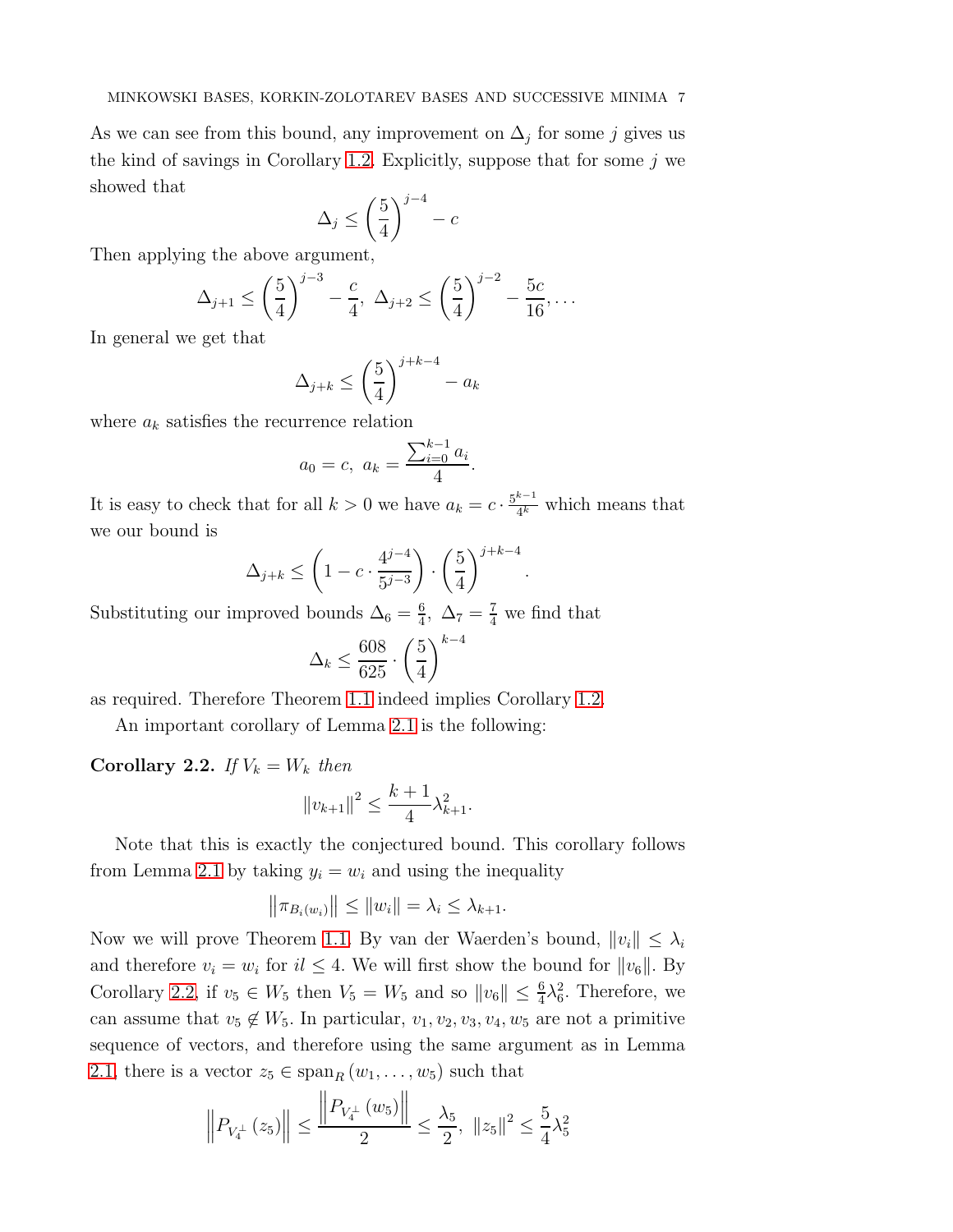and span<sub>Z</sub> ( $V_4$ ,  $z_5$ ) is a primitive sublattice of L. By our assumption,  $z_5 \neq$  $v_5$  and in fact  $z_5 \notin V_5$ . If  $\text{span}_{\mathbb{Z}}(V_5, z_5)$  is a primitive sublattice, then  $||v_6||^2 \leq ||z_5||^2 \leq \frac{5}{4}$  $\frac{5}{4}\lambda_5^2$  <  $\frac{6}{4}$  $\frac{6}{4}\lambda_6^2$  as required. Otherwise, there exists a vector  $z_6 \in \text{span}_{\mathbb{Z}}(V_5, z_5)$  such that  $\text{span}_{\mathbb{Z}}(V_5, z_6)$  is a primitive sublattice of L and

$$
\left\| P_{V_5^{\perp}}\left(z_6\right) \right\| \le \frac{\left\| P_{V_5^{\perp}}\left(z_5\right) \right\|}{2} \le \frac{\left\| P_{V_4^{\perp}}\left(z_5\right) \right\|}{2} \le \frac{\lambda_5}{4}
$$

.

Applying the same argument as in Lemma [2.2](#page-6-0) we can take  $z_6$  to be of squared length at most

$$
\left\| P_{V_5^\perp} \left( z_6 \right) \right\|^2 + \frac{\sum_{i=1}^5 \| v_i \|^2}{4} \le \frac{11}{8} \lambda_5^2 < \frac{6}{4} \lambda_6^2.
$$

as required.

Next, we will show the bound for  $||v_7||$ . As before, if  $V_6 = W_6$  then by Corollary [2.2](#page-6-0) we are done. Therefore we can assume that  $v_6 \notin W_6$ . Now we divide into cases, depending on whether  $V_5 = W_5$  or not.

Assume first that  $V_5 = W_5$ . As  $v_6 \notin W_6$ , in particular  $W_6$  is not a primitive sublattice, and therefore there exists a vector  $z_6 \in \text{span}_{\mathbb{Z}}(w_1, \ldots, w_6)$ such that

$$
\left\| P_{V_5^{\perp}} (z_6) \right\| \le \frac{\lambda_6}{2}, \ \|z_6\|^2 \le \frac{6}{4} \lambda_6^2
$$

and span<sub> $\mathbb{Z}(V_5, z_6)$  is a primitive sublattice. If span $\mathbb{Z}(V_6, z_6)$  is a primitive</sub> sublattice, then  $||v_7||^2 \le ||z_6||^2 \le \frac{6}{4}$  $\frac{6}{4}\lambda_6^2$  <  $\frac{7}{4}$  $\frac{7}{4}\lambda_7^2$  as required. Otherwise, as before there exists a vector  $z_7$  such that

$$
\left\| P_{V_6^\perp} \left( z_7 \right) \right\| \le \frac{\left\| P_{V_5^\perp} \left( z_6 \right) \right\|}{2} \le \frac{\lambda_6}{4}
$$

such that  $\text{span}_{\mathbb{Z}}(V_6, z_7)$  is a primitive sublattice of L. Using the same argu-ment in Lemma [2.2](#page-6-0) where we take  $y_i = w_i$  for  $1 \le i \le 5$  and  $y_6 = v_6$  we can assume that

$$
||z_7||^2 \le \frac{\sum_{i=1}^6 ||y_i||^2}{4} + \left\| P_{V_6^{\perp}}(z_7) \right\|^2 \le \frac{4 + 4 + 4 + 4 + 4 + 6 + 1}{16} \lambda_6^2 = \frac{27}{16} \lambda_6^2 < \frac{7}{4} \lambda_7^2.
$$

Therefore,  $||v_7||^2 \le ||z_7||^2 < \frac{7}{4}$  $\frac{7}{4}\lambda_7^2$ 

The case where  $V_5 \neq W_5$  is similar, we get a vector  $z_7$  such that

$$
\left\|P_{V_6^\perp}(z_7)\right\| \le \frac{\lambda_7}{4}
$$

and span<sub> $\mathbb{Z}(V_6, z_7)$  is a primitive sublattice of L. As above, we can assume</sub> that

$$
||v_7||^2 \le ||z_7||^2 \le \frac{4+4+4+4+5+6+1}{16}\lambda_6^2 = \frac{7}{4}\lambda_6^2 \le \frac{7}{4}\lambda_7^2
$$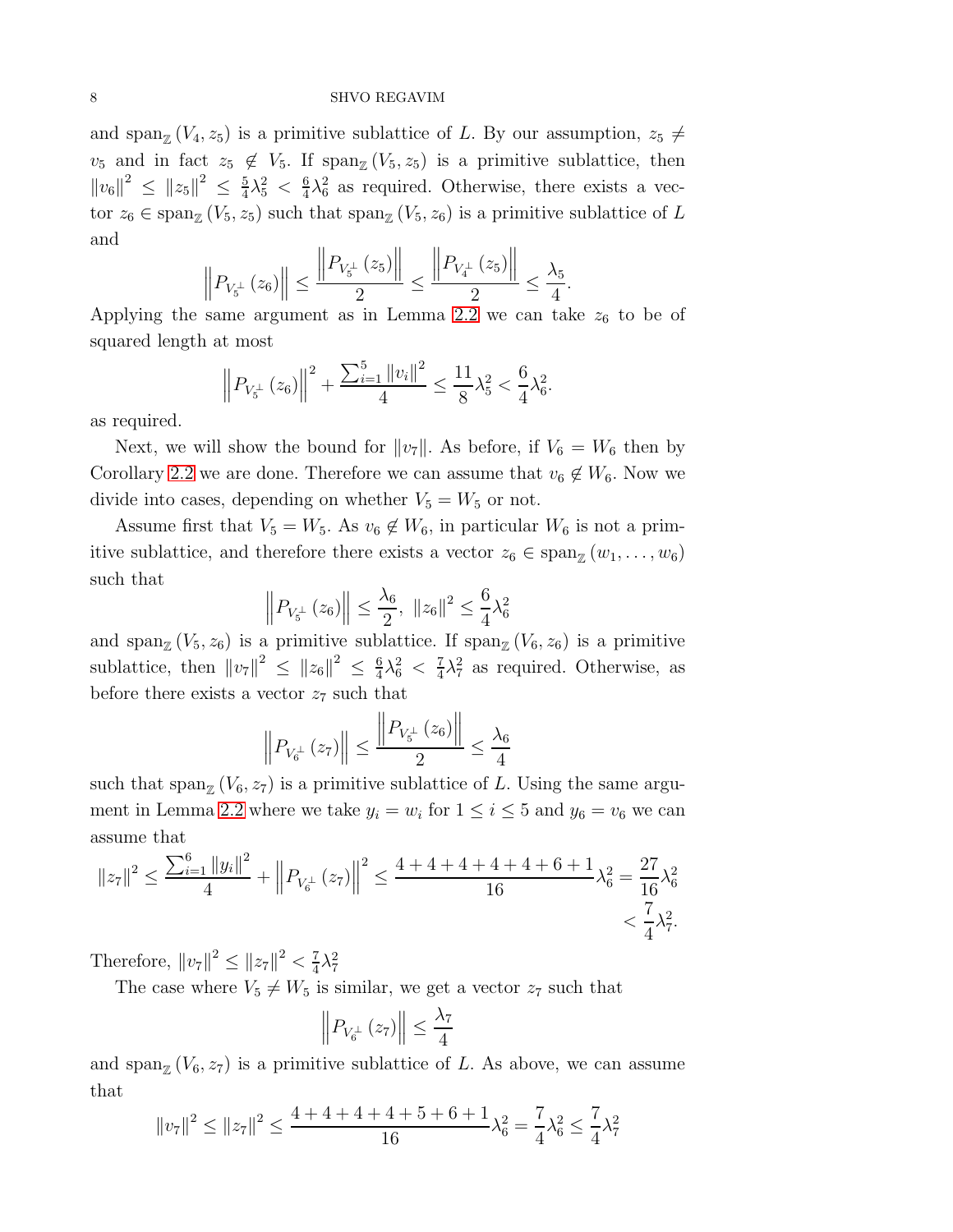which concludes the proof.

All that is left is to check when equality holds in the lemma. Whenever we have used Lemma [2.1](#page-4-0) we have always bounded the projection of  $y_i$  by  $||y_i||$ , and equality can only hold when  $y_1, \ldots, y_k$  are orthogonal. Furthermore, in order for the [2.1](#page-4-0) to be tight there needs to be a vector whose  $e_i$  coordinate is exactly  $\frac{y_{i,i}}{2}$ . Finally, we have used  $\lambda_i \leq \lambda_6, \lambda_7$  for the bounds on  $v_6, v_7$ respectively.

It is easy to check that the equality case for our bound for  $v_5$ ,  $v_6$  can only occur when  $V_5, V_6$  are similar to  $D_5^*, D_6^*$  respectively. Looking at our bound for  $v_7$ , in the case where  $V_6 = W_6$  it is clear that equality can only hold when  $V_7$  is similar to  $D_7^*$ . The only other case that might give equaltiy is when  $V_5 \neq W_5$  and  $V_6 \neq W_6$ , but there we have used both of the inequalities

$$
||v_5||^2 \le \frac{5}{4}\lambda_5^2, ||v_6||^2 \le \frac{6}{4}\lambda_6^2
$$

and as we have just seen, equality cannot occur in these simultaneously.  $\Box$ 

To get a significantly better bound for  $||v_k||^2$  for general k a more delicate argument seems to be required. For example, in the case where  $V_i \neq W_i$  for all  $4 < i < k$ , the improvement our argument gives as opposed to van der Waerden's bound is at best  $\frac{\lambda_k^2}{4}$ , which as we described above will not give a better bound than  $||v_k||^2 \leq c \cdot \left(\frac{5}{4}\right)$  $\frac{5}{4}$ <sup>k</sup> for some constant *c*. Therefore, even

$$
||v_k||^2 = o\left(\left(\frac{5}{4}\right)^k\right)
$$

would be a nontrivial improvement on our result.

# 3. Proof of Theorems [1.3](#page-3-0) and [1.4](#page-3-1)

Let  $p_1, p_2, \ldots$  be the sequence of prime numbers in increasing order and define  $a_{\ell} = p_1^2 + p_2^2 + \cdots + p_{\ell}^2 + 1$ , and by convention  $a_0 = 1$ . Fix  $k \ge 2$ , and for each  $1 \leq i \leq k$  denote

$$
g_i=e_{a_{i-1}+1}+\cdots+e_{a_i}.
$$

Define the lattices

$$
L_k = \mathrm{span}_{\mathbb{Z}}\left(e_1, e_2, \ldots, e_{a_k}, \frac{e_1 + g_1}{p_2}, \frac{e_1 + g_2}{p_2}, \ldots, \frac{e_1 + g_k}{p_k}\right).
$$

For example,

$$
L_2 = \mathrm{span}_{\mathbb{Z}}\left(e_1, \ldots, e_{14}, \frac{e_1 + \cdots + e_5}{2}, \frac{e_1 + e_6 + e_7 + \cdots + e_{14}}{3}\right).
$$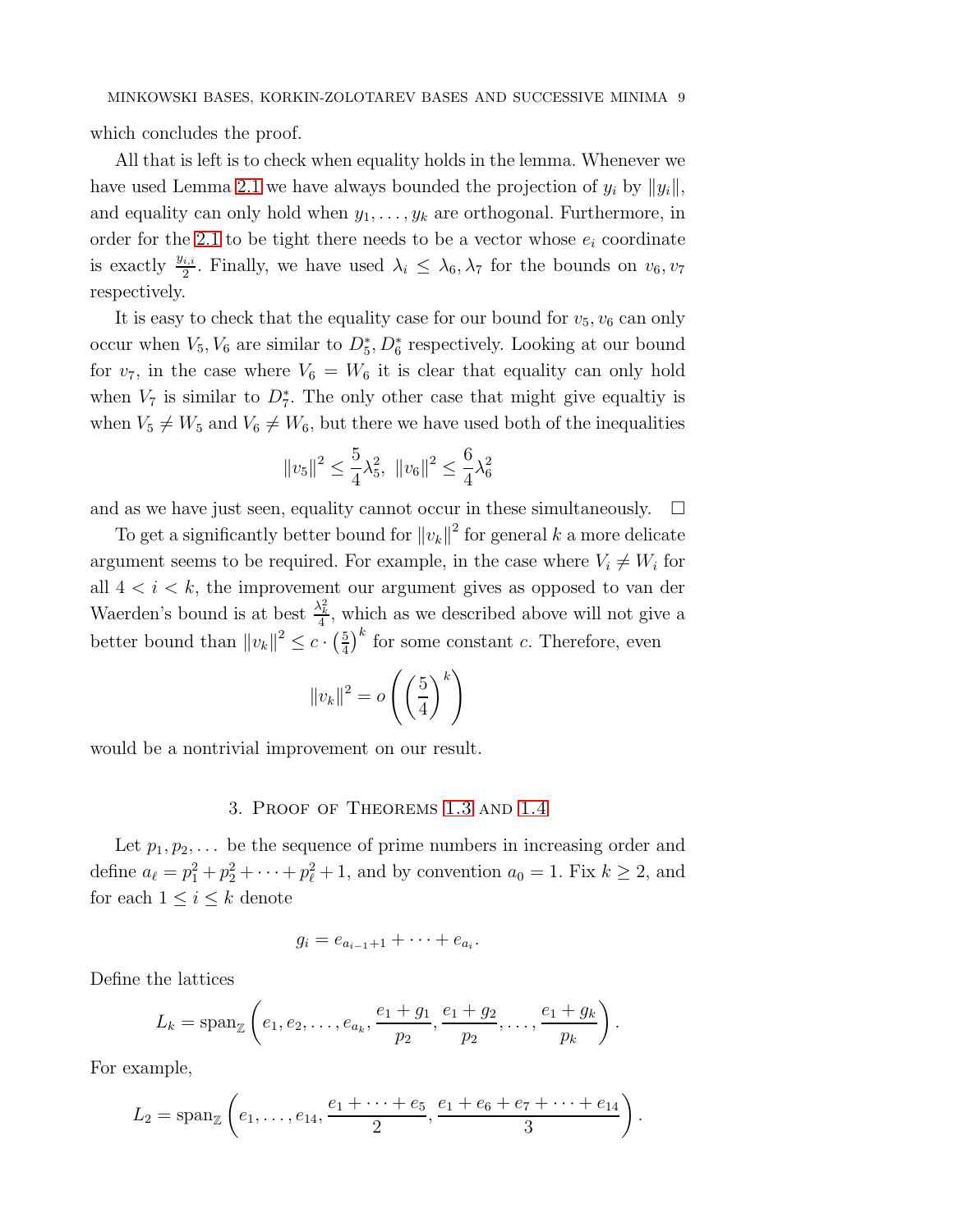As we will show in this section, these lattices will satisfies the conditions of Theorem [1.4.](#page-3-1) We will fix  $k$ , and compute the Minkowski and Korkin-Zolotarev bases for  $L_k$ . For convenience's sake, from now on let  $L = L_k$  and  $d = a_k = \dim(L).$ 

Notice that for every  $w \in L$  and every  $1 \leq i \leq k$  there exist integers  $0 \leq x_i(w) < p_i$  and a vector  $z \in \mathbb{Z}^d$  such that

$$
w = z + \left(\sum_{i=1}^{k} \frac{x_i(w)}{p_i}\right) e_1 + \sum_{i=1}^{k} \frac{x_i(w)}{p_i} g_i
$$

because if we write

$$
w = \sum_{i=1}^{d} s_i(w)e_i + \sum_{i=1}^{k} r_i(w)\frac{e_1 + g_i}{p_i}
$$

then letting  $x_i(w) = r_i(w) \mod p_i$  works. Looking at the  $p_i$ -adic valuation of the  $e_1$ -coordinate, we see that if for some i,  $x_i(w) \neq 0$  then the  $e_1$ coordinate is not an integer. Therefore, if  $w \in L$  is a non-integral vector (that is,  $w \notin \mathbb{Z}^n$ ) then the  $e_1$  coordinate of w is not an integer. This in a sense is the crux of the entire argument. Another fact that we see from this is that any non-integral vector  $w \in L$  is of length strictly greater than 1, because if  $x_i(w) \neq 0$  then writing  $w = \sum_{j=1}^d [w]_j e_j$  we have

$$
||w||^{2} = \sum_{j=1}^{d} [w]_{j}^{2} \ge [w]_{1}^{2} + \sum_{j=a_{i-1}+1}^{a_{i}} [w]_{j}^{2}
$$

.

For all  $a_{i-1} + 1 \leq j \leq a_i$ ,  $[w]_j$  is a non-zero fraction with denominator  $p_i$ and so  $[w]_j^2 \geq \frac{1}{p_j^2}$  $\frac{1}{p_i^2}$ . Similarly,  $[w]_1$  is a non-zero fraction with denominator  $p_1 p_2 \cdots p_k$  and so  $[w]_1^2 \ge \frac{1}{\prod_{i=1}^k p_i^2}$ . Combining this we get

$$
||w||^2 \geq \frac{p_i^2}{p_i^2} + \frac{1}{\prod_{i=1}^k p_i^2} > 1.
$$

Now we will compute the Minkowski basis. First we will prove that  $e_2, \ldots e_d$ is a primitive set of  $d-1$  vectors. Take a vector  $w \in L \cap \text{span}_{\mathbb{R}} (e_2, \ldots, e_d)$ . The  $e_1$  coordinate of w is 0 and in particular an integer, and therefore all coordinates of w are integers which means that  $w \in \text{span}_{\mathbb{Z}}(e_2, \ldots, e_d)$ as required. Furthermore as we have just shown these vectors are of the shortest length possible, and so the first  $d-1$  vectors in the Minkowski basis for L will be

$$
v_i = e_{i+1}
$$

for  $1 \leq i < d$ . Now let us see what the last vector  $v_d$  can be. If for some i we have  $x_i(v_d) = 0$  then all the coordinates of every vector in  $\text{span}_{\mathbb{Z}}(v_1, \ldots, v_d)$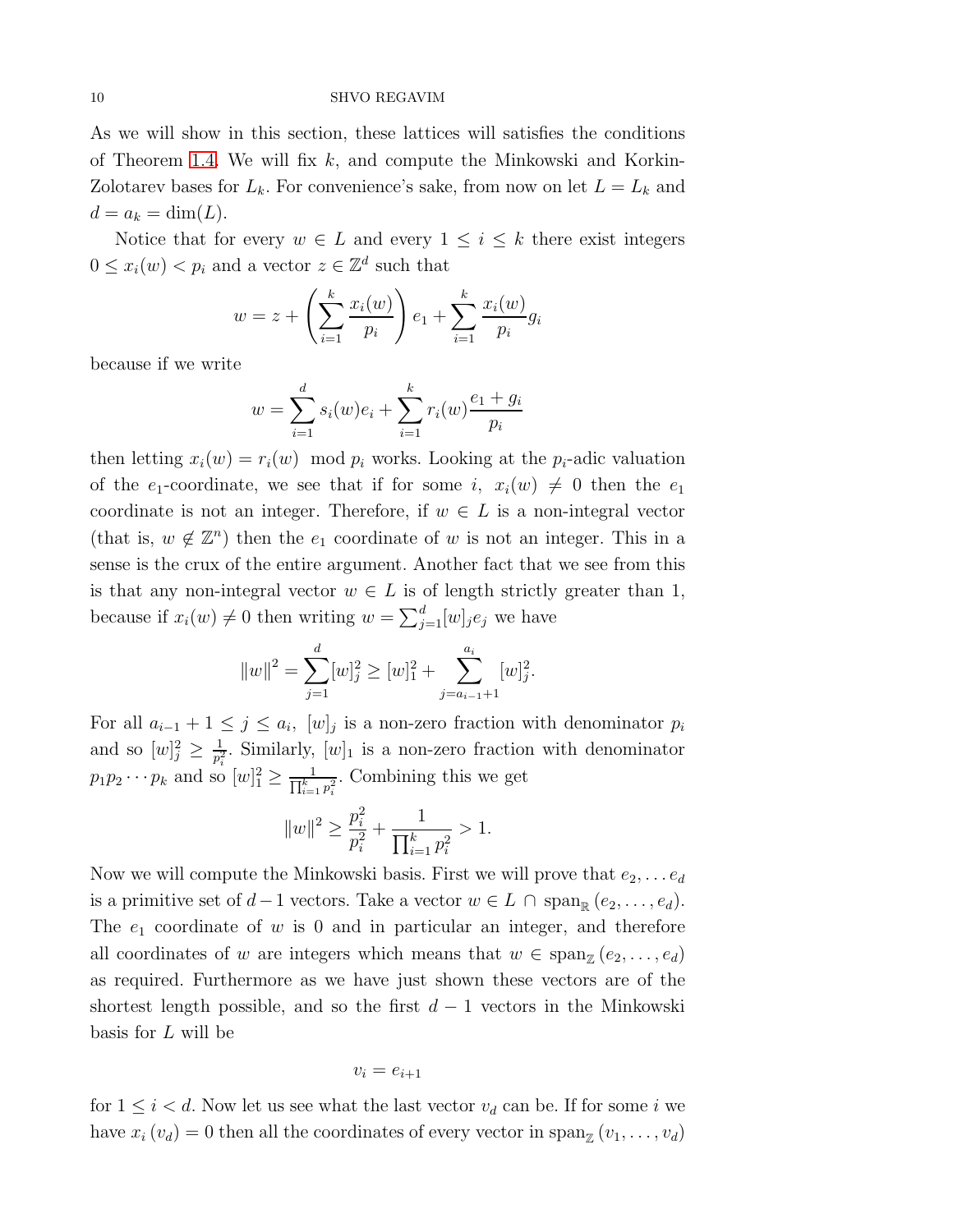will not have  $p_i$  in the denominator, and so the  $v_i$  cannot span L. Therefore,  $x_i(v_d) \neq 0$  for all  $1 \leq i \leq k$  and so writing  $v_d = \sum_{i=1}^d [v_d]_i e_i$  we have

$$
||v_d||^2 = \sum_{i=1}^d [v_d]_i^2 > \sum_{i=1}^k \left( \sum_{j=a_{i-1}+1}^{a_i} [v_d]_j^2 \right).
$$

Since for every  $a_{i-1} < j \le a_i$  we have  $\left| [v_{a_k}]_j \right| \ge \frac{1}{p_i}$  $\frac{1}{p_i},$ 

$$
||v_d||^2 > \sum_{i=1}^k 1 = k.
$$

There is a basis of L with shorter vectors: take for each  $1 \leq i \leq k$  the vector

$$
\frac{e_1+g_i}{p_i}
$$

and for all  $1 \leq j \leq d$  such that  $j \neq a_i$  for  $0 \leq i < k$  the vector  $e_j$ . These are  $d$  vectors in  $L$ , and all that we need to show in order to prove that this is a basis is that  $e_1, e_{a_1}, e_{a_2}, \ldots, e_{a_{k-1}}$  are spanned by these vectors. This is true because

$$
e_1 = p_k \frac{e_1 + e_{a_{k-1}+1} + \dots + e_{a_k}}{p_k} - e_{a_{k-1}+1} - e_{a_{k-1}+2} - \dots - e_{a_k}
$$

and

$$
e_{a_j} = p_j \frac{e_1 + e_{a_{j-1}+1} + \dots + e_{a_j}}{p_j} - e_{a_{j-1}+1} - \dots - e_{a_j-1} - e_1.
$$

Each  $e_j$  is of length 1, and

$$
\left\| \frac{e_1 + e_{a_{i-1}+1} + \dots + e_{a_i}}{p_i} \right\|^2 = 1 + \frac{1}{p_i^2} \le \frac{5}{4}
$$

which means that  $||v_{a_k}||^2 > \frac{4k}{5}$  $\frac{1}{5}\overline{\lambda_{a_k}}^2$ . In fact as we will see now, this is the Korkin-Zolotarev basis.

Now we will find the Korkin-Zolotarev basis. For convenience, denote  $U_m = \text{span}_{\mathbb{R}} (u_1, \ldots, u_m)$ . Like in the Minkowski basis, we have  $u_1 = e_2$  and  $u_2 = e_3$ . However,  $u_3 = \frac{e_1 + \dots + e_5}{2}$  $\frac{m+e_5}{2}$ . The orthogonal projections of  $e_4, e_5$  on  $U_3^{\perp}$ are  $\frac{-e_1+2e_4-e_5}{3}, \frac{-e_1-e_4+2e_5}{3}$  $\frac{e_4+2e_5}{3}$  respectively and therefore  $u_4 = e_4$  and  $u_5 = e_5$ . I claim that the basis always looks like this, that is

<span id="page-10-0"></span>**Lemma 3.1.** For all  $1 < j \leq k$  and for all  $1 \leq \ell \leq p_j^2$ ,  $\ell \neq 2$  we have

$$
u_{a_{j-1}+\ell}=e_{a_{j-1}+\ell}
$$

and

$$
u_{a_{j-1}+2} = \frac{e_1 + g_j}{p_j}.
$$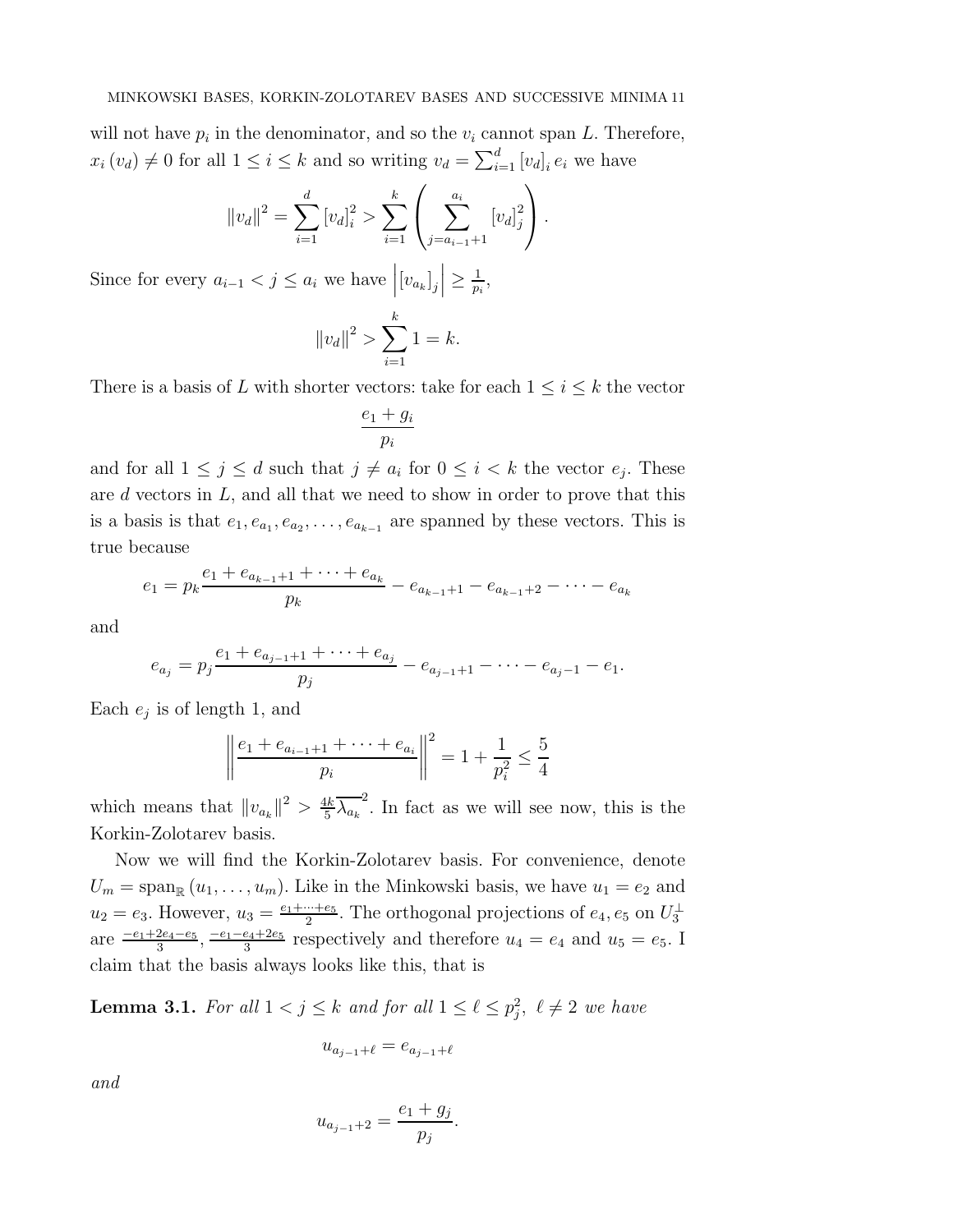From this lemma it immediately follows that

$$
\max\left\{\|u_1\|^2,\ldots,\|u_d\|^2\right\}=\frac{5}{4}.
$$

We will prove the lemma by induction on  $j$ . Suppose we know the claim for all  $j' < j$ . As before, it is easy to see that  $u_{a_{j-1}+1} = e_{a_{j-1}+1}$  and  $u_{a_{j-1}+2} =$  $e_1+g_j$  $\frac{+g_j}{p_j}$ . Now let us prove by induction on  $\ell$  that  $u_{a_{j-1}+\ell} = e_{a_{j-1}+\ell}$ . Assume that we have proved it for some  $\ell$ , and let us try to prove it for  $\ell+1$ . We want to show that the shortest projection on  $U_{a_{j-1}+\ell}^{\perp}$  comes from  $e_{a_{j-1}+\ell+1}$ . Clearly the shortest projection on  $U_{a_{j-1}+\ell}^{\perp}$  will not come from a vector with a nonzero  $e_q$  coordinate for  $q > a_j$ , and so it is sufficient to find the shortest vector that is spanned by the projections of  $e_{a_{j-1}+r}$ . Notice that for  $\ell < r \leq p_j^2$  the orthogonal projection of  $e_{a_{j-1}+r}$  on  $U_{a_{j-1}+\ell}^{\perp}$  is

$$
e_{a_{j-1}+r} - \frac{e_{a_{j-1}+\ell+1} + \cdots + e_{a_j}}{p_j^2 - \ell}.
$$

Letting  $m = p_j^2 - \ell$ , renaming and re-scaling the vectors by m what we want to show is that the shortest vector in the lattice

$$
\operatorname{span}_{\mathbb{Z}}(me_1 - (e_1 + \dots + e_m), me_2 - (e_1 + \dots + e_m), \dots, me_m - (e_1 + \dots + e_m))
$$
  
is  $me_1 - (e_1 + \dots + e_m)$ . Every vector in this lattice is of the form

$$
w = \sum_{i=1}^{m} a_i (me_i - (e_1 + \dots + e_m)) = \sum_{i=1}^{m} (ma_i - (a_1 + \dots + a_m)) e_i
$$

and its length squared is

$$
||w||^2 = \sum_{i=1}^m (ma_i - (a_1 + \dots + a_m))^2 = m^2 \left(\sum_{i=1}^m a_i^2\right) - m \left(\sum_{i=1}^m a_i\right)^2.
$$

We want to look for the *m*-tuples  $(a_1, \ldots, a_m) \in \mathbb{Z}^m$  which minimize this quantity. Notice that if there exist i, j such that  $a_i - a_j \geq 2$  then replacing  $a_i$  with  $a_i-1$  and  $a_j$  with  $a_j+1$  makes the length of w smaller. Furthermore,

$$
\sum_{i=1}^{m} (me_i - (e_1 + \dots + e_m)) = 0
$$

and therefore we can shift all the  $a_i$  by a constant to assume that for all i,  $a_i = 0, 1$ . Suppose that there were r 1's and  $m-r$  0's for some  $0 < r < m$ . Then,

$$
||w||^2 = rm^2 - mr^2 = mr(m - r)
$$

which is clearly minimized by  $r = 1, m-1$ . But if  $r = m-1$  then by shifting all the  $a_i$  by 1 again, we get (up to sign) a vector of the form

$$
me_q - (e_1 + \cdots + e_m)
$$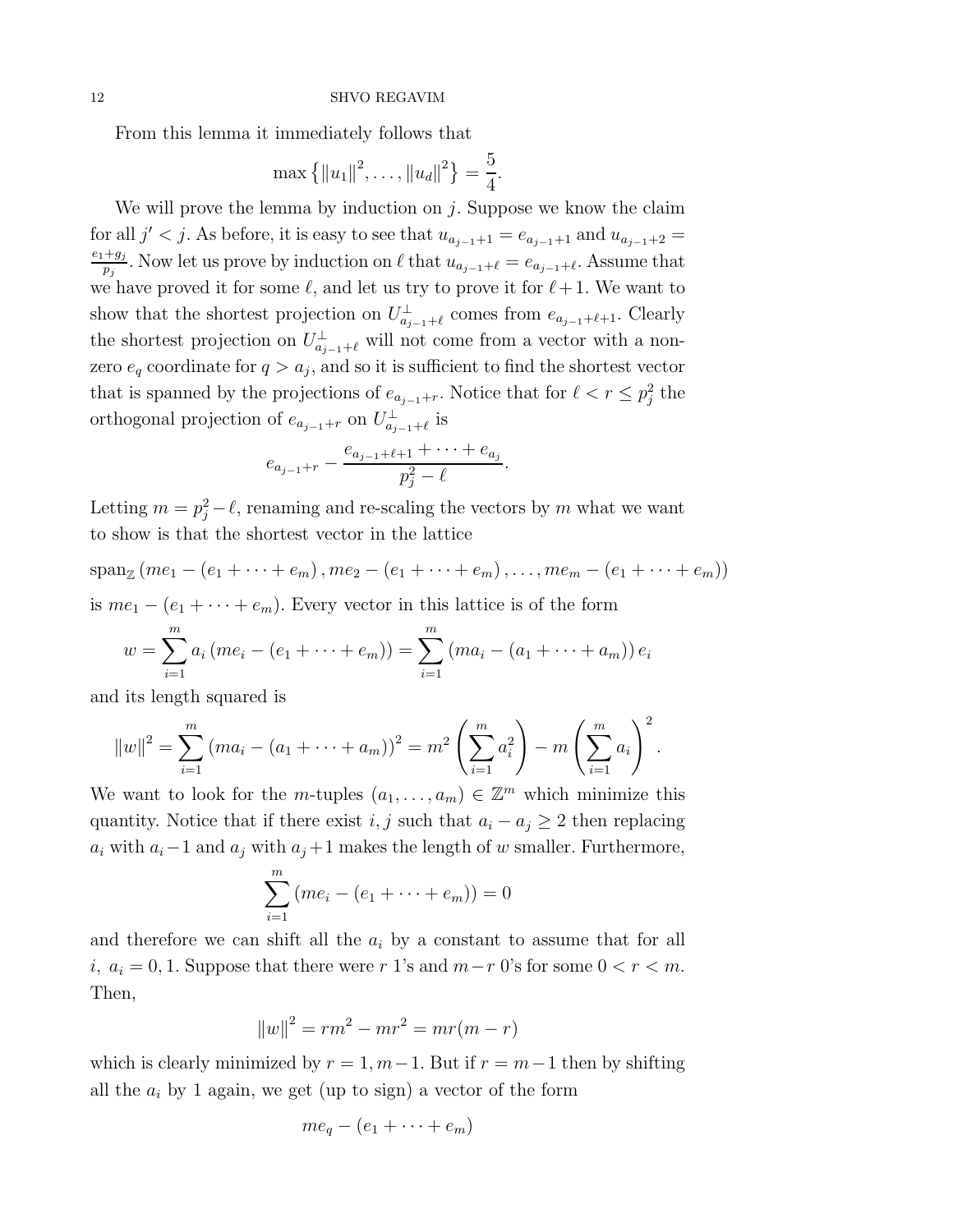exactly as required, and so we have completed the proof of [3.1](#page-10-0)  $\Box$ 

As we have mentioned above, this shows that

$$
\max\left\{\|u_1\|^2,\ldots,\|u_d\|^2\right\}=\frac{5}{4}
$$

and so

$$
||v_{a_k}||^2 > \frac{4k}{5} ||u_{a_k}||^2.
$$

All that is left is to understand the size of  $a_k$  in terms of k. By the prime number theorem (though for our purposes a much weaker estimate is sufficient)  $p_r \leq Cr \log r$  for some constant  $C > 0$  and so

$$
a_k = 1 + \sum_{r=1}^k p_r^2 \le \sum_{r=1}^k p_k^2 \le C^2 k^3 \log^2 k.
$$

Therefore for some constant  $c > 0$ 

$$
k \ge \frac{c \cdot a_k^{\frac{1}{3}}}{\log^{\frac{2}{3}} a_k}
$$

and so

$$
||v_{a_k}||^2 \ge \frac{c \cdot a_k^{\frac{1}{3}}}{\log^{\frac{2}{3}} a_k} ||u_{a_k}||^2
$$

as required.

# 4. Appendix (joint with Lior Hadassi): Proof of Theorem [1.5](#page-4-1)

First we will try to understand more about what the desired condition means. Let  $w_1, \ldots, w_n$  be one of the shortest bases of L, and let  $w_0$  be the shortest vector in L. Then there exist some integers  $a_1, \ldots, a_n$  such that

$$
w_0 = \sum_{i=1}^n a_i w_i.
$$

If  $w_0$  does not participate in a shortest basis, then in particular it means that for all i the set of vectors we get when we replace  $w_i$  with  $w_0$ , that is

$$
w_1,\ldots,w_{i-1},w_0,w_{i+1},\ldots,w_n
$$

is not a basis of the lattice. As this set spans all the  $w_j$  except for  $w_i$ , then the fact that it is not a basis is equivalent to saying that  $w_i$  is not spanned by this set. Now, if  $a_i = 0$  then this set of vectors is linearly dependent and so is not a basis. Otherwise,

$$
w_i = \frac{w_0}{a_i} - \sum_{j \neq i}^{n} \frac{a_j}{a_i} w_i.
$$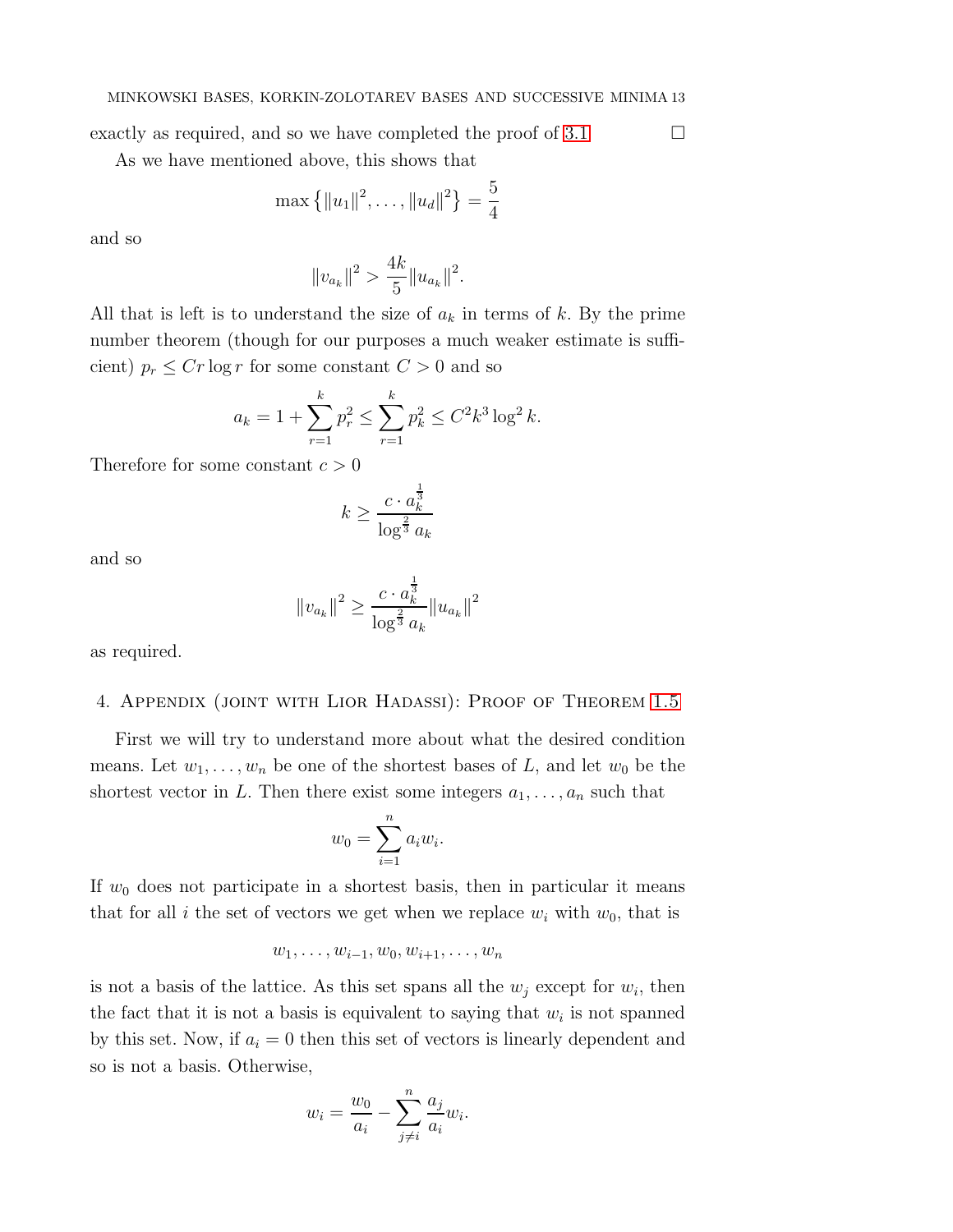The right hand side is in  $\text{span}_{\mathbb{Z}}(w_1,\ldots,w_{i-1},w_0,w_{i+1},\ldots,w_n)$  if and only if  $a_i = \pm 1$ .

Suppose that  $w_1, \ldots, w_n$  was the shortest sequence of n linearly independent vectors in L such that no  $w_i$  is a multiple of  $w_0$ , in the sense that it minimizes

$$
\max\{||w_1||, ||w_2||, \ldots, ||w_n||\}.
$$

Then, the only other possible shortest bases of L would be to replace one of the  $w_i$  with  $w_0$ . Therefore in this case, if for all  $i, a_i \neq \pm 1$  then  $w_1, \ldots, w_n$ is the unique shortest basis and in particular  $w_0$  does not participate in any shortest basis.

Suppose we had some  $n-1$  dimensional lattice  $L' \subset \mathbb{R}^{n-1}$  that had exactly 2n shortest vectors  $\pm w_1, \ldots, \pm w_n$ , and that

$$
L'=\operatorname{span}_{\mathbb{Z}}(w_1,\ldots,w_n).
$$

As  $w_1, \ldots, w_n$  are *n* vectors in an  $n-1$  dimensional lattice, there exist coprime integers  $a_1, \ldots, a_n$  such that

$$
\sum_{i=1}^{n} a_i w_i = 0.
$$

Take  $\varepsilon_1, \ldots, \varepsilon_n$  to be small non-zero irrational real numbers which are linearly independent over Q. Our lattice will be

$$
L = \operatorname{span}_{\mathbb{Z}} (w_1 + \varepsilon_1 e_n, w_2 + \varepsilon_2 e_n, \dots, w_n + \varepsilon_n e_n)
$$

that is, we give a small "height" to each of  $w_1, \ldots, w_n$ . The shortest vector in  $L$  is clearly

$$
\sum_{i=1}^{n} a_i (w_i + \varepsilon_i e_n) = \left(\sum_{i=1}^{n} a_i \varepsilon_i\right) e_n
$$

as the projection on  $\mathbb{R}^{n-1}$  of any other vector which is not a multiple of it is significantly longer. The same argument, that is looking at the lengths of projections of vectors in L, shows that

$$
w_1 + \varepsilon_1 e_n, w_2 + \varepsilon_2 e_n, \dots, w_n + \varepsilon_n e_n
$$

is the unique shortest sequence of n linearly independent vectors in  $L$  such that none of them are a multiple of the shortest vector in  $L$ . Therefore, if none of the  $a_i$  are equal to  $\pm 1$ , L satisfies the condition that we want.

We will now show two attempts at finding a lattice  $L'$  which satisfies the above conditions. The first attempt does not work, but we have included it here in order to gain some intuition.

In both of these constructions we use a finite projective plane, and the idea behind this is that the highly symmetrical form of the projective plane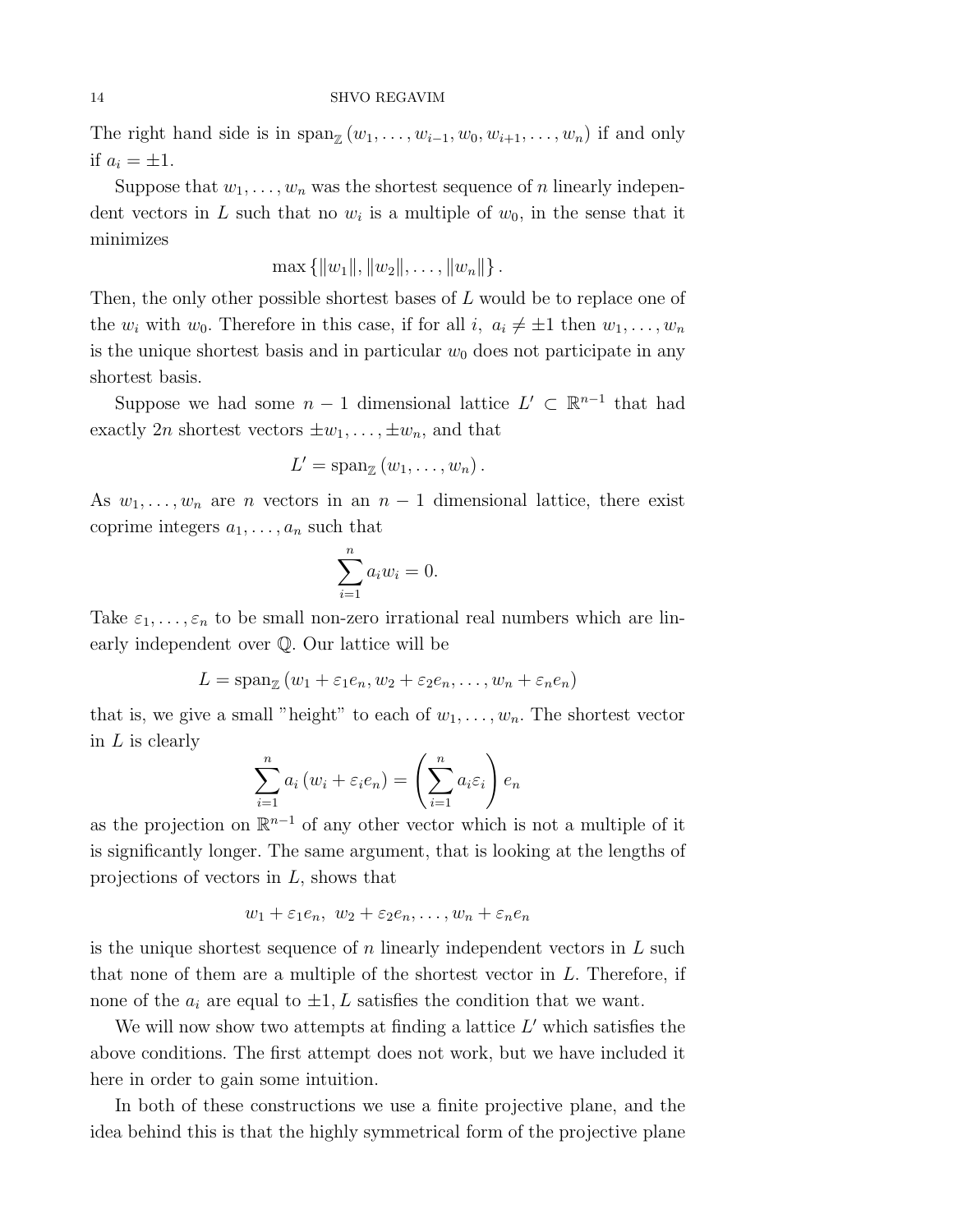should help prevent additional shorter vectors: if there was a short vector in our lattice which was not one of the  $n + 1$  vectors we used to define it, by symmetry we would have many short vectors, and this would lead to a contradiction. "By chance" the first, simpler example doe not work, and so we must choose a slightly more complicated lattice which does work.

We will take  $L' \subset \mathbb{Z}^{21}$  to be a 21-dimensional lattice. All of our vectors will be of the form  $e_i + e_j + e_k$ , and so we just need to specify the triplets  $(i, j, k)$ . Take three copies of  $\mathbb{P}^2(\mathbb{F}_2)$ , the projective plane over the field of two elements, and label the points of the first plane  $1, 2, \ldots, 7$ , the points of the second plane  $8, \ldots, 14$  and the points of the third plane  $15, \ldots, 21$ . Each line in  $\mathbb{P}^2(\mathbb{F}_2)$  contains 3 points, and by duality the number of points and lines is the same, that is 7. So taking all the lines contained in one of the three copies gives us 21 triplets. Finally, take the triplet  $(1, 8, 15)$ .

For convenience, let  $L_{proj}$  denote the span<sub>z</sub> in  $\mathbb{R}^7$  of the 7 vectors corresponding to the 7 lines in  $\mathbb{P}^2(\mathbb{F}_2)$ .

We have chosen 22 vectors in  $\mathbb{Z}^{21}$ , and we let L' be the span<sub> $\mathbb{Z}$ </sub> of these vectors. First, let us show that L' is of full rank in  $\mathbb{R}^{21}$ . For this it is enough to show that the  $L_{proj}$  is of full rank, or equivalently covol  $(L_{proj}) \neq 0$ . We can do this by computing the Gram matrix: every line contains 3 points, and every two distinct lines intersect in one point. Therefore the Gram matrix is a  $7 \times 7$  matrix with 3's on the diagonal and 1's off the diagonal. It is easy to see that the eigenvalues of this matrix are 2 with multiplicity 6 and 9 with multiplicity 1, and so the determinant of the Gram matrix is  $2^6 \cdot 3^2$ . As the determinant of the Gram matrix is the square of covol  $(L_{proj})$ , we have covol  $(L_{proj}) = 24$  and in particular it is nonzero.

We will state two useful facts about  $L_{proj}$ . The first is that

$$
L_{proj} \subset \{(x_1, x_2, \ldots, x_7) \in \mathbb{Z}^n : x_1 + x_2 + \cdots + x_7 = 0 \pmod{3}\}.
$$

This is clear, because each of the basis vectors of  $L_{proj}$  are in the right hand side, and the condition is preserved under integral linear combinations of vectors.

The second fact is that for all  $1 \leq i \neq j \leq 7$  we have  $e_i - e_j \notin L_{proj}$ . Suppose to the contrary that some  $e_{i_0} - e_{j_0} \in L_{proj}$ . Then, as projective transformations on  $\mathbb{P}^2(\mathbb{F}_2)$  are transitive on pairs of points we would have  $e_i - e_j \in L_{proj}$  for all  $1 \leq i \neq j \leq 7$ . This and the first fact together imply that

$$
L_{proj} = \{(x_1, x_2, \dots, x_7) \in \mathbb{Z}^7 : x_1 + x_2 + \dots + x_7 = 0 \pmod{3}\}
$$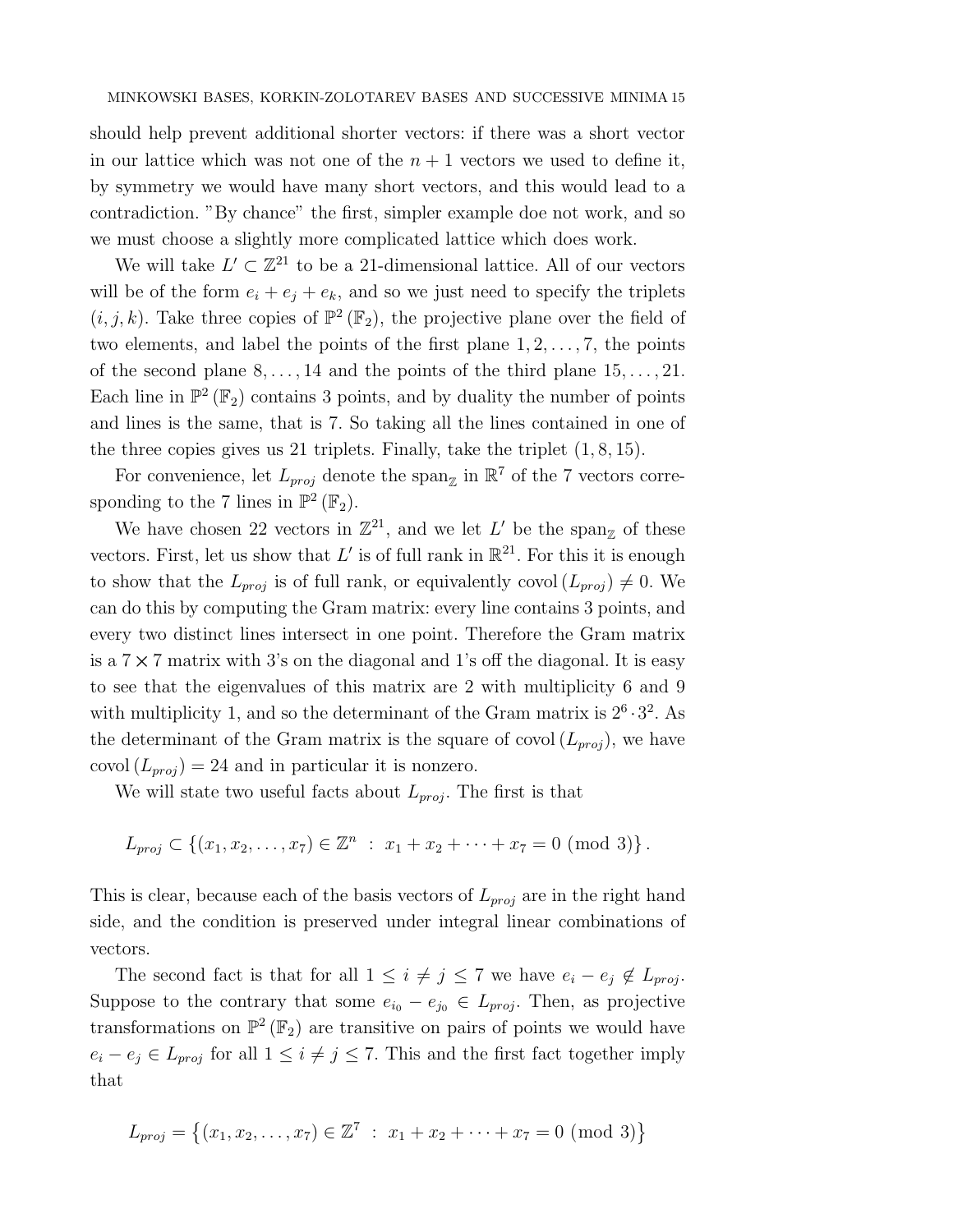but we know that their volumes are different: covol  $(L_{proj}) = 24$  whereas

covol  $(\{(x_1, x_2, ..., x_7) \in \mathbb{Z}^7 : x_1 + x_2 + ... + x_7 = 0 \pmod{3}\}) = 3$ 

and this is a contradiction.

Now we will show that the 22 vectors we have chosen are indeed the 22 shortest vectors in L'. Take a vector  $w \in L'$  of length at most  $\sqrt{3}$ . As  $w \in \mathbb{Z}^n$ , all the nonzero coordinates of w are equal to  $\pm 1$ , and there are at most 3 of those. Furthermore, the sum of the coordinates of  $w$  is divisible by 3, as it is a linear combination of vectors whose sum of coordinates is divisible by 3, and therefore either

$$
w=e_i-e_j
$$

or up to sign

$$
w = e_i + e_j + e_k.
$$

Write  $w = w_1 + w_2 + w_3$ , where

$$
w_i \in \mathrm{span}_{\mathbb{Z}}\left(e_{7i-6},\ldots,e_{7i}\right)
$$

that is, we split  $w$  into its components which lie in each of the 3 copies of the projective plane. Notice that the sum of the coordinates of all the  $w_i$  are equal, as  $w \equiv c (e_1 + e_8 + e_{15}) \pmod{3}$  for some constant  $c \in \mathbb{Z}$ . If  $w = e_i - e_j$  this implies that  $i, j$  are in the same projective. Writing  $w = m (e_1 + e_8 + e_{15}) + w'$  for some  $m \in \mathbb{Z}$ , where  $w'$  is a linear combination of vectors corresponding to lines in one of the projective planes, then we see that

and

$$
me_1 + e_i - e_j \in L_{proj}
$$

 $me_1 \in L_{proj}$ 

which means that

$$
e_i - e_j \in L_{proj}
$$

which is a contradiction. If  $w = e_i + e_j + e_k$ , then either all  $i, j, k$  come from the same projective plane or each of them come from a different one. If all  $i, j, k$  are from the same projective plane, then letting l be the third point on the line through i, j we have  $e_i + e_j + e_l \in L_{proj}$  which means that  $e_k - e_l \in L'$ , which we have already shown is a contradiction. The final case is taken care of in the same way.

Let our 22 vectors be  $v_1, \ldots, v_{22}$ . If we take the coprime integers  $a_1, \ldots, a_{22}$ such that

$$
\sum_{i=1}^{22} a_i v_i = 0
$$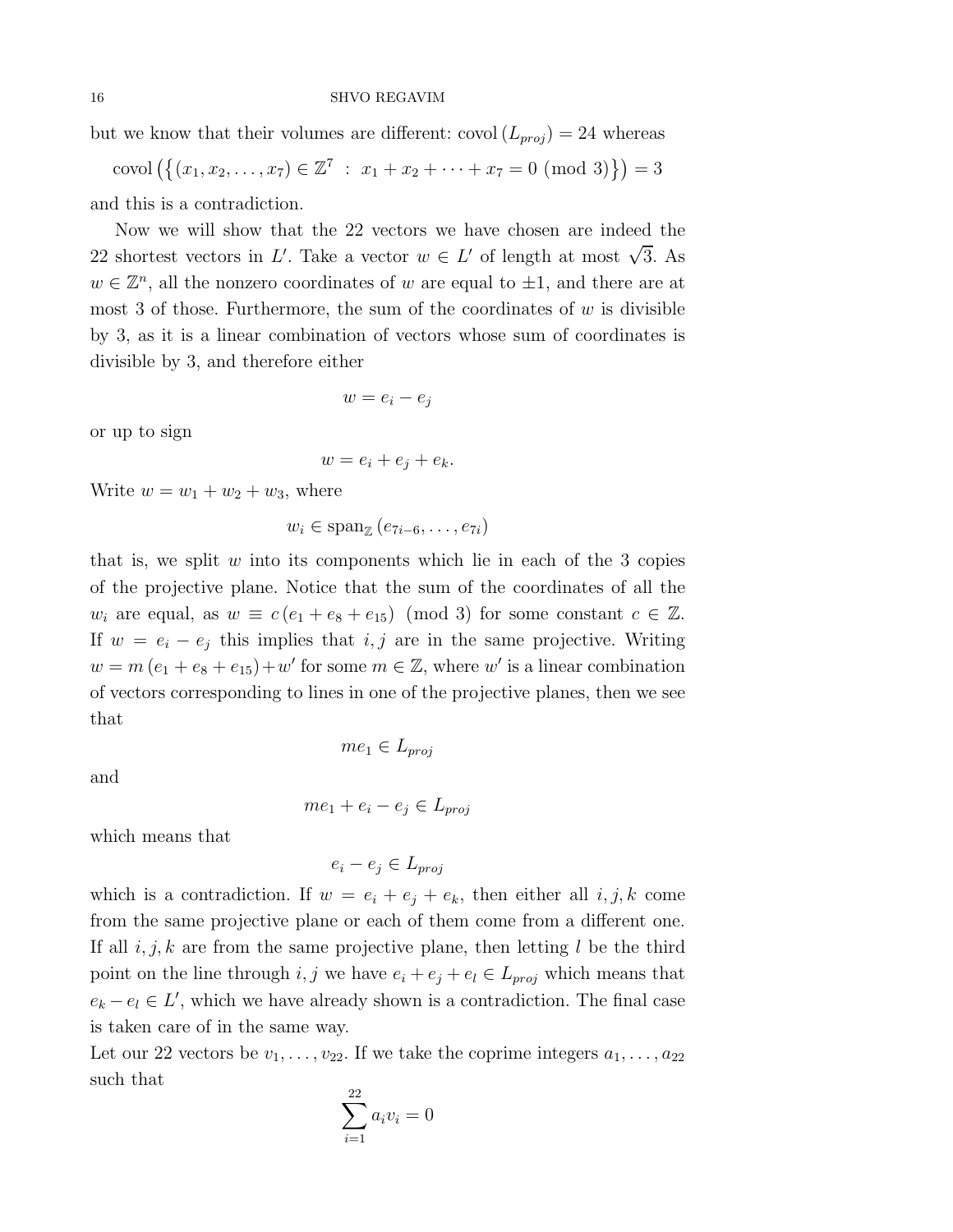then all we need in order for  $L'$  to be an example is that none of the  $a_i$  are equal to  $\pm 1$ . Unfortunately, this is not the case. More specifically, it turns out that the coefficient of  $e_1 + e_8 + e_{15}$  is  $-6$ , the coefficient of any vector which corresponds to a line containing one of the points 1, 8, 15 is 2, and the coefficient of the rest of the vectors is  $-1$ .

Now we come to our real example.  $L' \subset \mathbb{Z}^{42}$  is a 42-dimensional lattice, which we define as the span of 43 vectors. Each of this vectors is of the form  $e_{i_1} + e_{i_2} + e_{i_3} + e_{i_4} + e_{i_5}$ , and so we just need to specify the quintuplets  $(i_1, i_2, i_3, i_4, i_5)$ . Similarly to our discussion above, take two copies of  $\mathbb{P}^2(\mathbb{F}_4)$ , the projective plane over the field of 4 elements. 42 of our quintuplets will consist of the 42 lines in these two copies of  $\mathbb{P}^2(\mathbb{F}_4)$ , and the last quintuplet consists of 3 points in the first copy of the projective plane which are not colinear, and 2 points in the second copy of the projective plane.

In principle it is possible to check by hand that this lattice works in the same way as above, but the number of cases becomes very large. This was verified using Sage, and the code is written below. The algorithm is as follows:

We define our 43 vectors  $b_1, \ldots, b_{43}$ . Then, we compute the linear dependence between these vectors and check that none of the coefficients are  $\pm 1$ . After that, we need to check that  $b_1, \ldots, b_{43}$  are the only shortest vectors in the lattice. The lattice they span is a subset of

$$
\{(x_1, x_2, x_3, x_4, x_5) \in \mathbb{Z}^5 : x_1 + x_2 + x_3 + x_4 + x_5 \equiv 0 \pmod{5}\}
$$

and therefore any shorter vector must be one of  $e_i - e_j$ ,  $e_i + e_j - e_k - e_m$ ,  $e_i +$  $e_j + e_k + e_m + e_n$  for some indices  $i, j, k, m, n$ . The code runs over all such vectors, and for each vector it checks if it is an integral linear combination of  $b_1, \ldots, b_{43}$ . To do this, given a vector v we first express it in a unique way as a rational linear combination of  $b_2, \ldots, b_{43}$ . This can be done efficiently by a one time computation of the inverse matrix of  $b_2, \ldots, b_{43}$ , which we call  $M^{-1}$ , and then the vector  $v \cdot M^{-1}$  is the desired linear combination. Now, the linear dependence is of the form

$$
\sum_{i=1}^{43} a_i b_i = 0
$$

or equivalently

$$
b_1 + \sum_{i=2}^{43} \frac{a_i}{a_1} b_i = 0
$$

so if v is an integral linear combination of  $b_1, \ldots, b_{43}$ , this combination must be  $v \cdot M^{-1}$  plus k times the relation  $b_1 + \sum_{i=2}^{43} \frac{a_i}{a_1}$  $\frac{a_i}{a_1}$  for some  $0 \leq k < a_1$ ,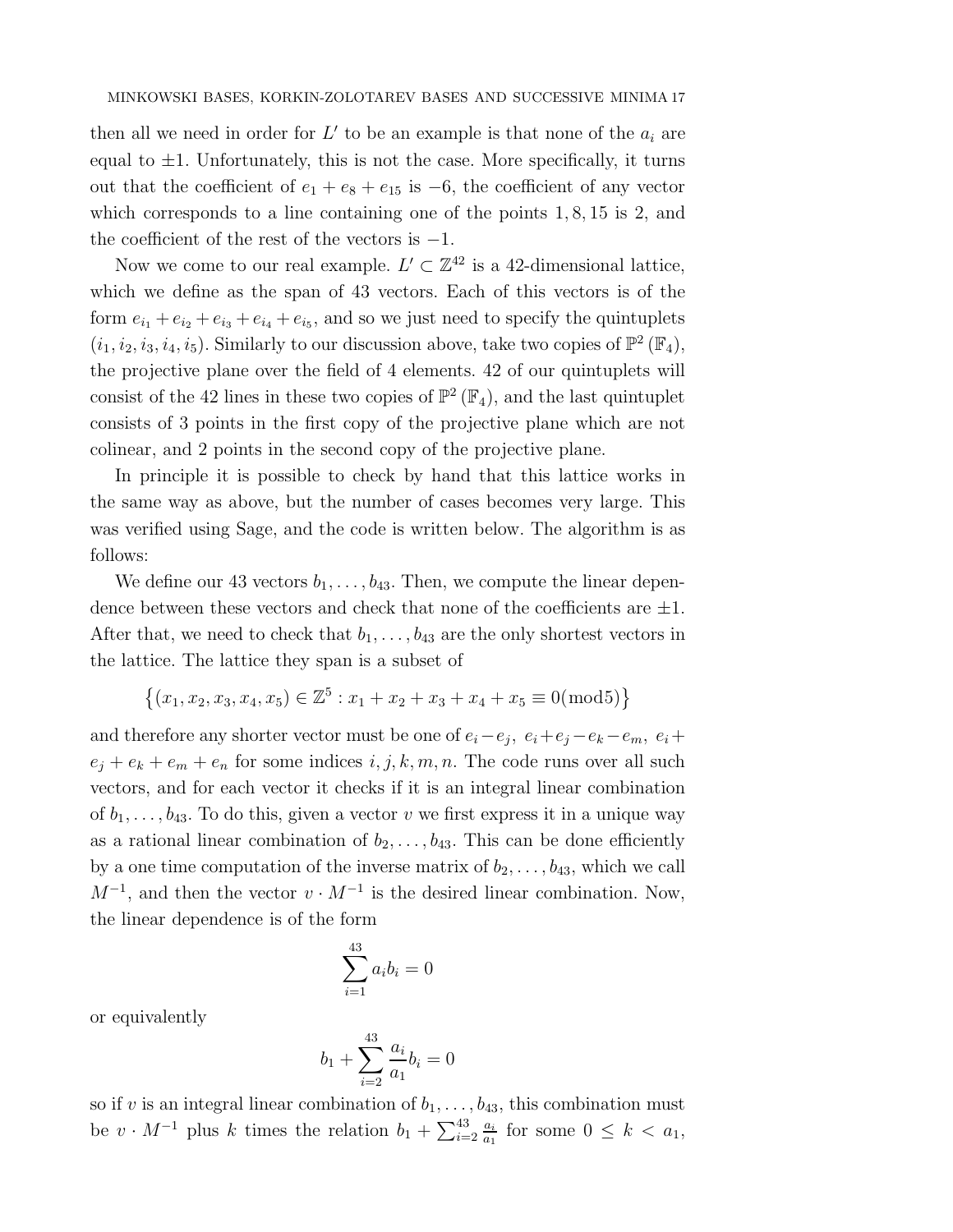and so we check these  $a_1$  combinations and verify that all of them contain a non-integral coordinate.

The code is far from being optimized. For example, just replacing  $b_2, \ldots, b_{43}$ with  $b_1, b_3, \ldots, b_{43}$  would shorten the runtime by a factor of approximately 3  $\frac{3}{2}$ , as  $a_1 = 3$  and  $a_2 = 2$ . Furthermore, we have not at all utilized the high symmetry of the projective plane. As a ballpark estimate, all triplets of noncolinear points are projectively equivalent to each other, which should reduce the number of cases by a factor of at least  $\binom{21}{3}$  $\binom{21}{3}$  = 1330, and combining the computer calculations with arguments as we did above could give an even better improvement. In our case this did not matter as the code took 13 minutes to run, but for further investigations optimizations like this may be worthwhile.

```
#For vector v and list w of length N, checks if some v + j * w is integral,
#for maxrange > j >= 0def integerrel(v, w, maxrange, N):
    wvector = vector(w)for j in range(maxrange):
        if (v + j)*wvector in ZZ^N):
            return True
    return False
```

```
#Checks if the lattice spanned by the N+1 vectors in the list l satisfies our conditions
def check(l, N):
```

```
#Initializing Q^N and its standard basis, converting l to a list of vectors
basis = []for i in range(N):
    vec = vector(ZZ, N)vec[i] = 1basis.append(vec)
veclist = []
for j in l:
    vec = vector(ZZ, N)for i in j:
        vec += basis[i]
    veclist.append(vec)
V = QQ \hat{N}
```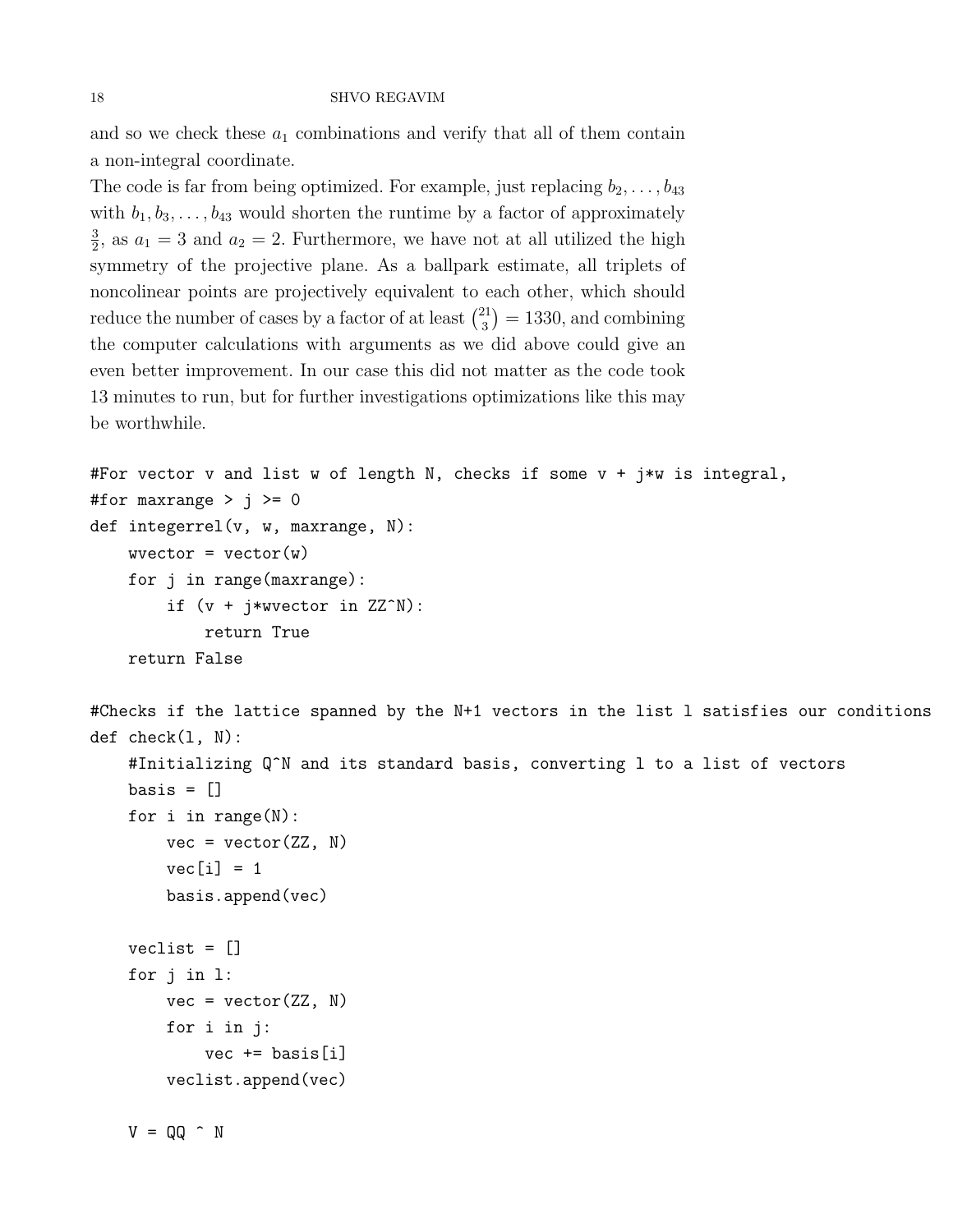```
#Checking if the linear relation of our vectors contains plus or minus 1
relations = V.linear_dependence(veclist)
if len(relations) != 1: # Our 43 vectors should span a 42-dimensional space,
        # so there should be one linear dependence up to a constant
    return "Lattice is not of full rank"
relation = [i for i in relations[0]]
for j in relation:
    if j == 1 or j == -1:
        return "Linear combination contains plus or minus one"
print(relation) # Just in case
#Taking the first coefficient in our relation and dividing by it
#Make sure that it is not 0! In our case all coefficients are nonzero
first_coef = relation[0]
del relation[0]
for j in range(len(relation)):
    relation[j] = relation[j] / first\_coeff#Taking the inverse matrix of the N x N matrix which corresponds to N of our vectors
Mat = matrix(QQ, veclist[1:])Inv = Mat.solve_right(matrix.identity(N))
#Multiplying a matrix and a vector is costly. To compute (e_i + e_j - e_k - e_m) * Inv,
#We just need to precompute e_i*Inv and add vectors, which takes less time
invbasis = []
for i in range(N):
    v = vector(ZZ, N)v[i] = 1invbasis.append(v * Inv)
#Checking that there are no shorter vectors in the lattice
for i in range(N):
    for j in range(i + 1, N):
        v = invbasis[i] - invbasis[j]if integerrel(v, relation, first_coef, N):
            return "Lattice contains a vector of the form e_i - e_j"
```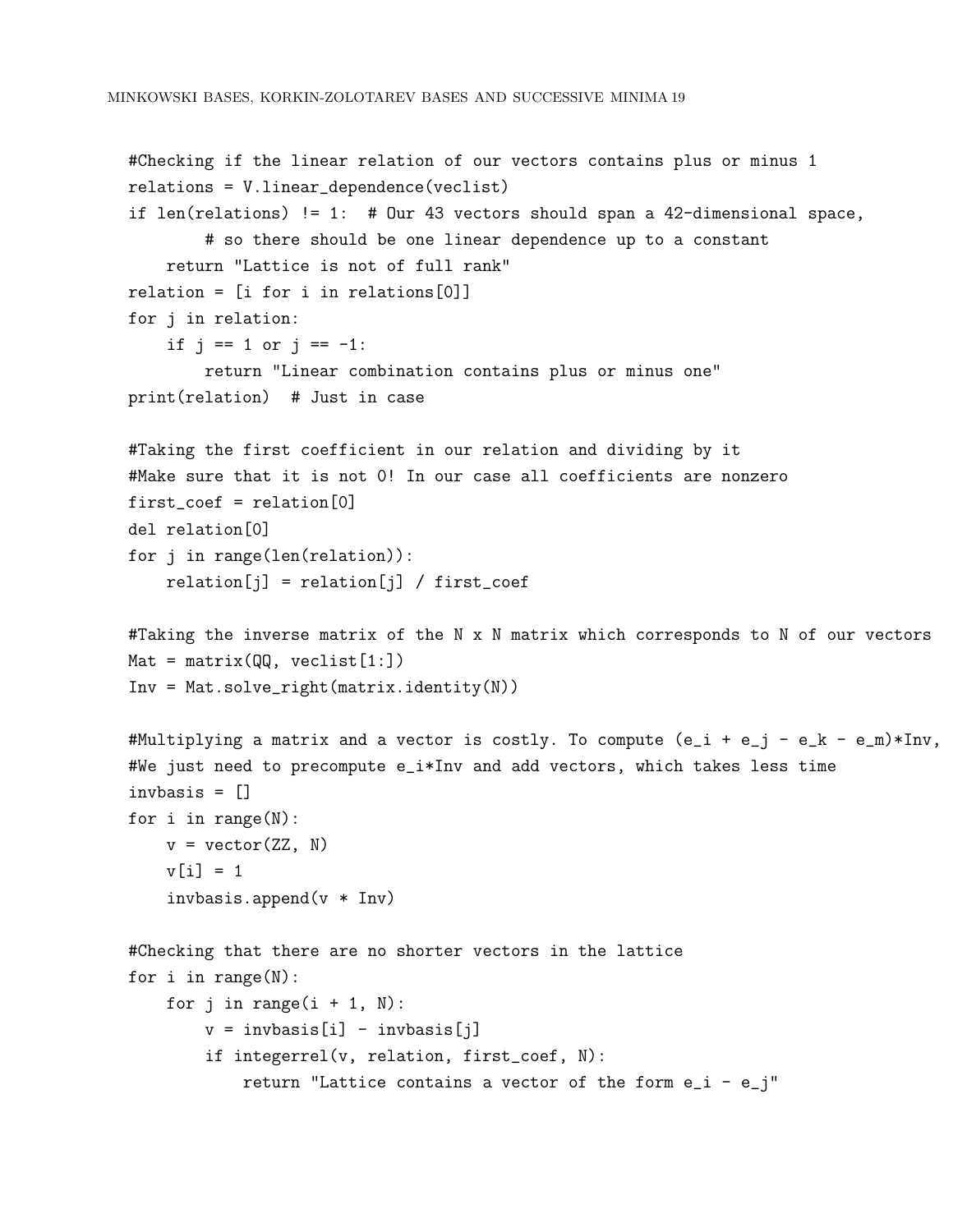```
for i in range(N):
        for j in range(i + 1, N):
            for k in range(j + 1, N):
                for m in range(k + 1, N):
                    v = invbasis[i] + invbasis[j] - invbasis[k] - invbasis[m]if integerrel(v, relation, first_coef, N):
                        return "Lattice contains a vector", \
                                "of the form e_i + e_j - e_k - e_m"
                    v = invbasis[i] - invbasis[j] + invbasis[k] - invbasis[m]if integerrel(v, relation, first_coef, N):
                        return "Lattice contains a vector", \
                               "of the form e_i - e_j + e_k - e_m"
                    v = invbasis[i] - invbasis[j] - invbasis[k] + invbasis[m]if integerrel(v, relation, first_coef, N):
                        return "Lattice contains a vector", \
                               "of the form e_i - e_i - e_k + e_m"
    for i in range(N):
        for j in range(i + 1, N):
            for k in range(j + 1, N):
                for m in range(k + 1, N):
                    for n in range(m + 1, N):
                        if (i, j, k, m, n) not in l:
                            v = invbasis[i] + invbasis[j] + invbasis[k] + \invbasis[m] + invbasis[n]
                            if integerrel(v, relation, first_coef, N):
                                return "Lattice contains a vector", \
                                       "of the form e_i + e_j + e_k + e_m + e_n"
    return "Yay!"
def main():
    #Initialize points in the projective plane
    Points = list(ProjectiveSpace(2)/GF(4))
   Lines = \lceilfor i in range(len(Points)):
        #By duality, each line is the set of points orthogonal to a fixed point i
        #For each point i, tup is the dual line
        #tup2 is the dual line in the second copy of the projective plane
```